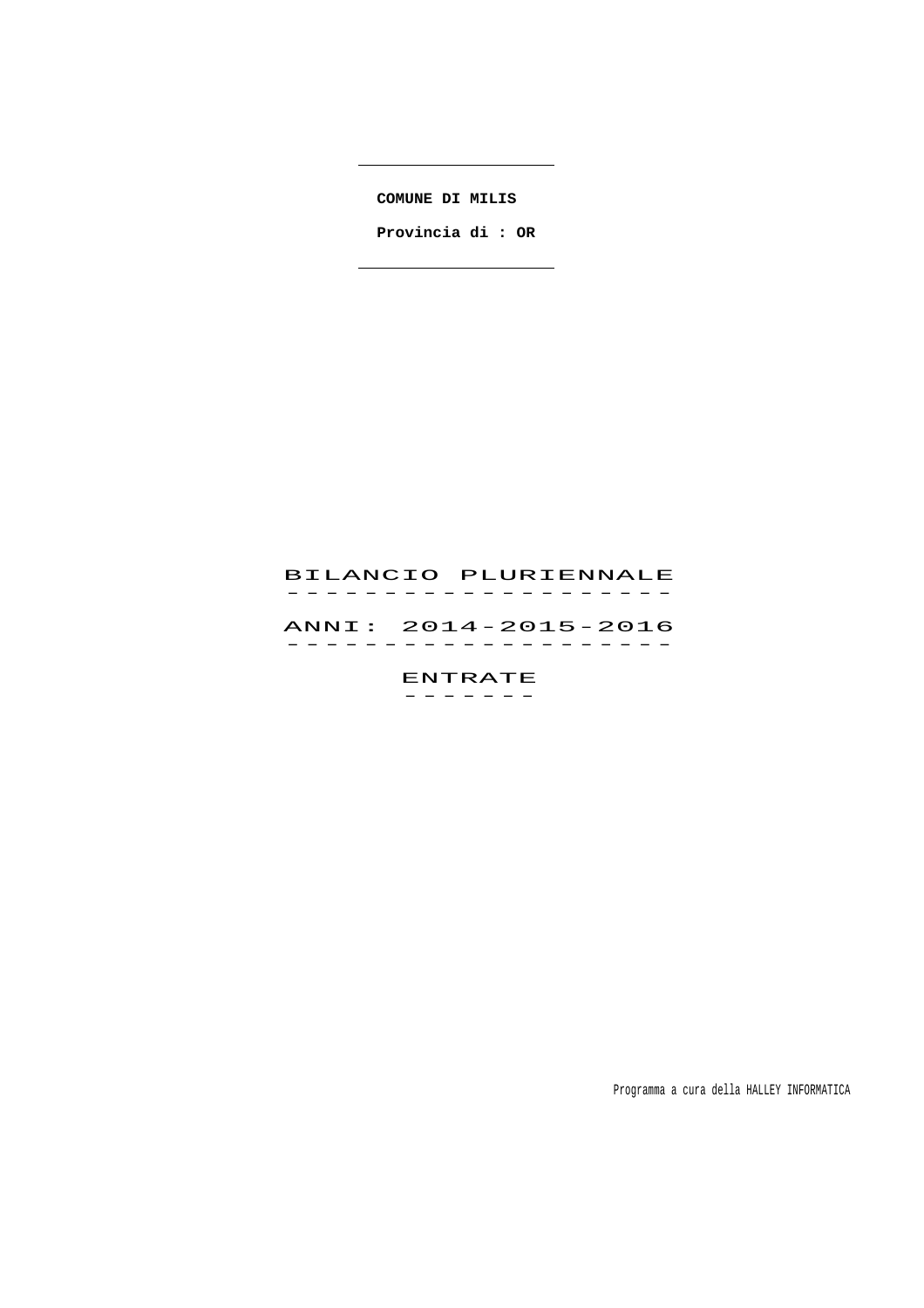| RISORSA                                                                                                | Accertamenti<br>ultimo eserc. | Previsioni<br>esercizio | PREVISIONI DEL BILANCIO PLURIENNALE 2014 - 2016 |            |                         |            | Α<br>n |
|--------------------------------------------------------------------------------------------------------|-------------------------------|-------------------------|-------------------------------------------------|------------|-------------------------|------------|--------|
|                                                                                                        | chiuso                        | in corso                | 2014                                            | 2015       | 2016                    | TOTALE     | n.     |
| AVANZO DI AMMINISTRAZIONE                                                                              |                               |                         | 3.136,19                                        |            |                         | 3.136, 19  |        |
| di cui:<br>- Vincolato<br>- Finanziamento Investimenti<br>- Fondo Ammortamento<br>- Non Vincolato      |                               |                         | 3.136,19                                        |            |                         | 3.136, 19  |        |
| TITOLO I<br>===============<br>ENTRATE TRIBUTARIE                                                      |                               |                         |                                                 |            |                         |            |        |
| CATEGORIA 1^                                                                                           |                               |                         |                                                 |            |                         |            |        |
| IMPOSTE                                                                                                |                               |                         |                                                 |            |                         |            |        |
| 1007 ADDIZIONALE COMUNALE I.R.P.E                                                                      | 46.769,00                     | 46.769,00               | 47.000,00                                       | 47.000,00  | 47.000,00               | 141.000,00 |        |
| 1024 IMU - IMPOSTA MUNICIPALE UNICA                                                                    | 185.732,70                    | 187.000,00              | 200.000,00                                      | 200.000,00 | 200.000,00              | 600.000,00 |        |
| 1025 IMPOSTA COMUNALE SULL'INCRE‡<br>MENTO DEL VALORE DEGLI IMMOBI‡                                    |                               |                         |                                                 |            |                         |            |        |
| 1050 IMPOSTA COMUNALE SULLA PUBBLI‡<br>$CITA' \ldots \ldots \ldots \ldots \ldots \ldots \ldots \ldots$ | 842,17                        | 1.200,00                | 1.200,00                                        | 1.200,00   | 1.200,00                | 3.600,00   |        |
| 1075 ADDIZIONALE SUL CONSUMO DEL <br>$L$ 'ENERGIA ELETTRICA                                            | 4.433, 21                     | 2.712, 16               |                                                 |            |                         |            |        |
| 1100 IMPOSTA COMUNALE ESERCIZIO AR#<br>TI E PROFES- SIONI                                              |                               |                         |                                                 |            |                         |            |        |
| 11125 IMPOSTA COMUNALE SUGLI IMMOBI‡                                                                   | 18.836,30                     |                         | $15.000,00$ $17.000,00$                         |            | $17.000,00$ $17.000,00$ | 51.000,00  |        |
| TOTALE CATEGORIA<br>$1^{\wedge}$                                                                       | 256.613,38                    | 252.681,16              | 265.200,00                                      | 265.200,00 | 265.200,00              | 795.600,00 |        |
| CATEGORIA 2^<br>------------                                                                           |                               |                         |                                                 |            |                         |            |        |
| TASSE                                                                                                  |                               |                         |                                                 |            |                         |            |        |
| 1026 PROVENTI DA CONCESSIONI EDILI‡<br>ZIE E SANZIONI                                                  |                               |                         |                                                 |            |                         |            |        |
| 1150 TASSA OCCUPAZIONE SPAZI ED A#<br>REE PUBBLICHE                                                    | 7.493,73                      | 8.500,00                | 8.500,00                                        | 8.500,00   | 8.500,00                | 25.500,00  |        |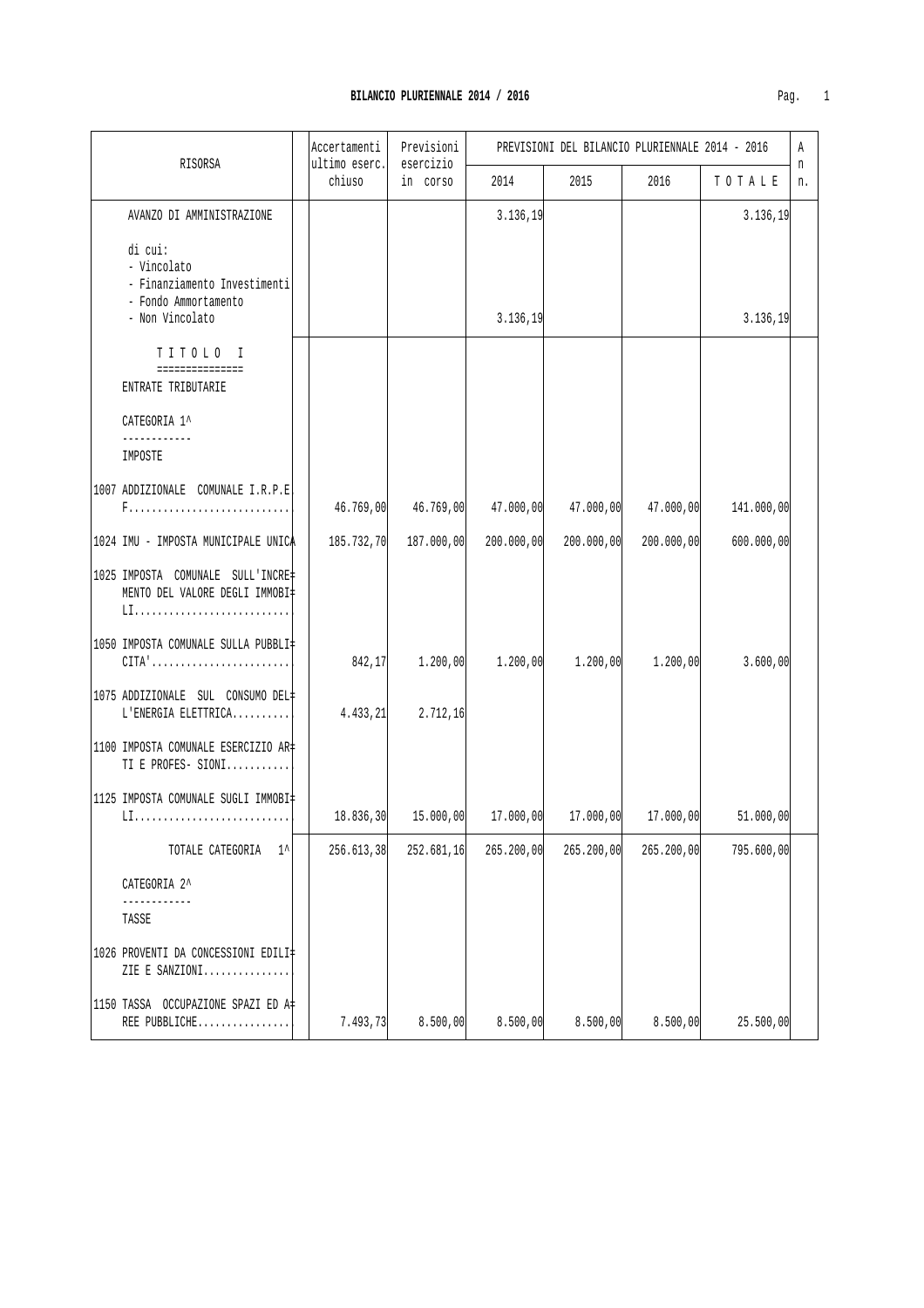| RISORSA                                                                   |  | Accertamenti<br>ultimo eserc. | Previsioni<br>esercizio |            | PREVISIONI DEL BILANCIO PLURIENNALE 2014 - 2016 |            |            | Α<br>n |
|---------------------------------------------------------------------------|--|-------------------------------|-------------------------|------------|-------------------------------------------------|------------|------------|--------|
|                                                                           |  | chiuso                        | in corso                | 2014       | 2015                                            | 2016       | TO TALE    | n.     |
| 1175 TASSA DI CONCESSIONE SU ATTI È<br>PROVVEDI- MENTI COMUNALI           |  |                               | 500,00                  | 500,00     | 500,00                                          | 500,00     | 1.500,00   |        |
| 1200 TASSA PER CONCORSI A POSTI DI<br>RU0L0                               |  |                               |                         |            |                                                 |            |            |        |
| 11225 TASSA PER LO SMALTIMENTO DEI<br>RIFIUTI SO- DI URBANI               |  | 165.513.81                    | 172.500,00              | 172.500,00 | 172.500,00                                      | 172.500,00 | 517.500,00 |        |
| 11230 TASI - TRIBUTO SUI SERVIZI IN‡<br>DIVISIBILI                        |  |                               |                         | 130.000,00 | 130.000,00                                      | 130.000,00 | 390.000,00 |        |
| TOTALE CATEGORIA 2^                                                       |  | 173.007,54                    | 181.500,00              | 311.500,00 | 311.500,00                                      | 311.500,00 | 934.500,00 |        |
| CATEGORIA 3^<br>TRIBUTI SPECIALI ED ALTRE EN#<br>TRATE TRIBUTARIE PROPRIE |  |                               |                         |            |                                                 |            |            |        |
| 11026 PROVENTI DA CONCESSIONI EDILI‡<br>ZIE E SANZIONI                    |  |                               |                         |            |                                                 |            |            |        |
| 11250 DIRITTI SULLE PUBBLICHE AFFIS‡<br>$SIONI$                           |  | 1,03                          | 250,00                  | 250,00     | 250,00                                          | 250,00     | 750,00     |        |
| 1275 ACCERTAMENTO TRIBUTI COMUNALI                                        |  |                               |                         |            |                                                 |            |            |        |
| $ 1300 \t{QU}$ OTA REG.LE I.R.A.P                                         |  |                               |                         |            |                                                 |            |            |        |
| 1303 FONDO DI SOLIDARIETA' COMUNALE                                       |  |                               | 149.342,00              | 130.000,00 | 130.000,00                                      | 130.000,00 | 390.000,00 |        |
| $3^{\lambda}$<br>TOTALE CATEGORIA                                         |  | 1,03                          | 149.592,00              | 130.250,00 | 130.250,00                                      | 130.250,00 | 390.750,00 |        |

TOTALE DEL TITOLO I 429.621,95 583.773,16 706.950,00 706.950,00 706.950,00 2.120.850,00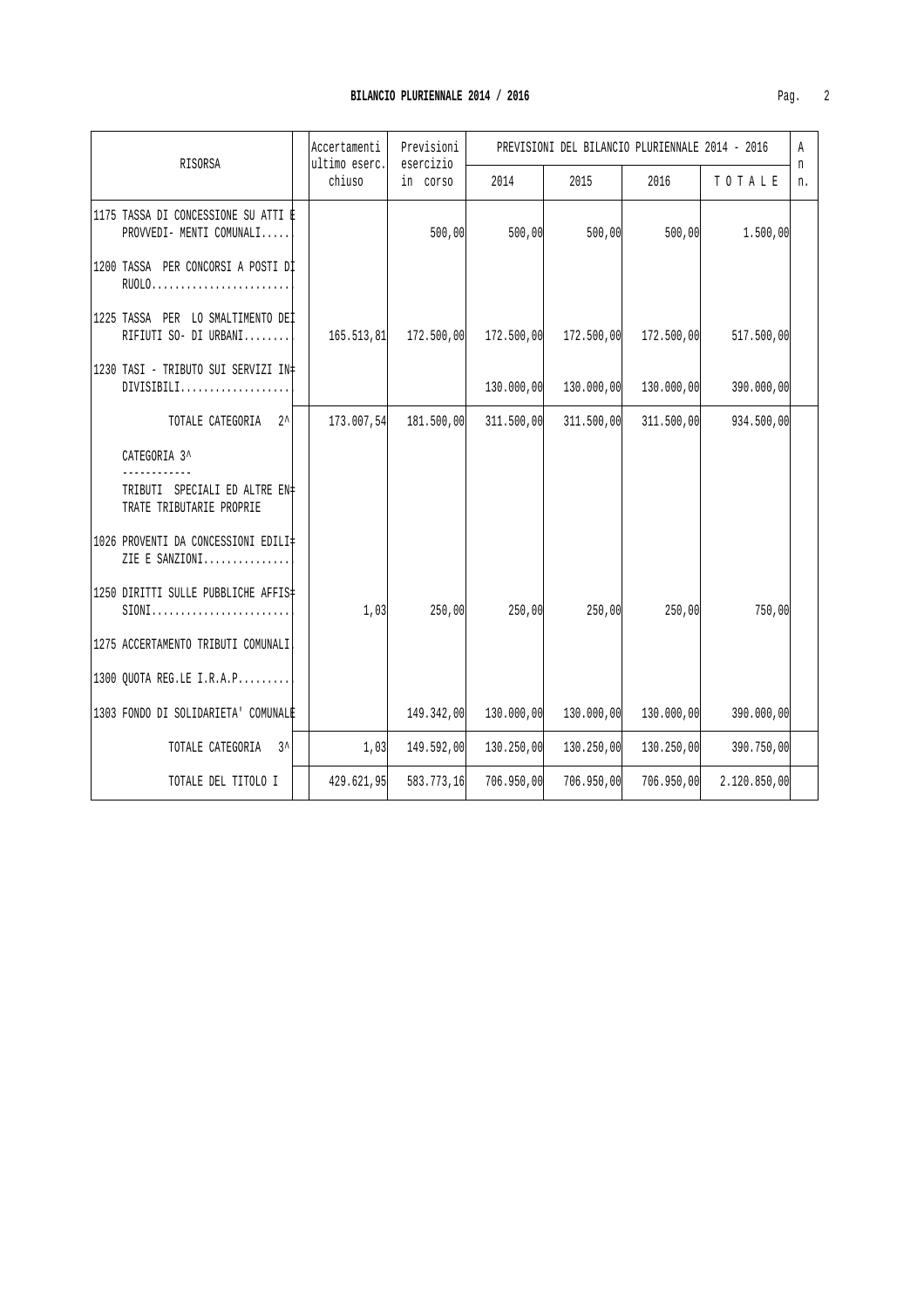| RISORSA                                                                                                                                                                                                                                                | Accertamenti<br>ultimo eserc. | Previsioni<br>esercizio | PREVISIONI DEL BILANCIO PLURIENNALE 2014 - 2016                 |        |           |            |         |
|--------------------------------------------------------------------------------------------------------------------------------------------------------------------------------------------------------------------------------------------------------|-------------------------------|-------------------------|-----------------------------------------------------------------|--------|-----------|------------|---------|
|                                                                                                                                                                                                                                                        | chiuso                        | in corso                | 2014                                                            | 2015   | 2016      | TOTALE     | n<br>n. |
| TITOLO II<br>================<br>ENTRATE DERIVANTI DA CONTRIBU‡<br>TI E TRASFERIMENTI CORRENTI<br>DELLO STATO, DELLA REGIONE È<br>DI ALTRI ENTI PUBBLICI ANCHE<br>IN RAPPORTO ALL'ESERCIZIO DI<br>FUNZIONI DELEGATE DALLA REGIO‡<br>ΝE<br>CATEGORIA 1^ |                               |                         |                                                                 |        |           |            |         |
| CONTRIBUTI E TRASFERIMENTI<br>CORRENTI DALLO STATO<br>2003 TRASFERIMENTO DELLO STATO PER<br>FORNITURA GRATUITA O SEMIGRA=<br>TUITA LIBRI DI TESTO PER ALUN‡<br>NI SCUOLA OBBLIGO                                                                       | 6.953,08                      |                         | $1.640,04$ $1.640,04$ $1.640,04$ $1.640,04$                     |        |           | 4.920,12   |         |
| 2004 TRASFERIMENTO STATALE PER PRO+<br>GETTO REDDITO MINIMO D'INSERI‡<br>MENTO                                                                                                                                                                         |                               |                         |                                                                 |        |           |            |         |
| 2013 CONTRIBUTO STATALE PER LA FOR‡<br>MAZIONE DI VOLONTARI PER IL<br>SERVIZIO CIVILE                                                                                                                                                                  |                               |                         |                                                                 |        |           |            |         |
| 2024 CONTRIBUTI STATALI DIVERSI<br>SPESE CORRENTI                                                                                                                                                                                                      |                               |                         | $848,80$ $1.000,00$ $1.000,00$ $1.000,00$ $1.000,00$ $1.000,00$ |        |           | 3.000,00   |         |
| 2025 CONTRIBUTI DELLO STATO PER IL<br>FINANZIA- MENTO DEL BILANCIO<br>ORDINARIO                                                                                                                                                                        |                               |                         | $274.710,66$ $109.258,52$ $37.601,44$ $37.601,44$               |        | 37.601,44 | 112.804,32 |         |
| 2050 CONTRIBUTI DELLO STATO PER MA‡<br>NUTENZIONE CIMITERO DI GUERRA!                                                                                                                                                                                  | 1.000,00                      | 700,00                  | 700,00                                                          | 700,00 | 700,00    | 2.100,00   |         |
| 2051 CONTRIBUTI STATALI PER PERSO<br>NALE IN MOBILITA'                                                                                                                                                                                                 |                               |                         |                                                                 |        |           |            |         |
| 2075 CONTRIBUTO DELLO STATO PER PA‡<br>GHE OBIETTOR I DI COSCIENZA                                                                                                                                                                                     |                               |                         |                                                                 |        |           |            |         |
| 2100 CONTRIBUTO PER APPOGGIO EDUCA-<br>TIVO SCOL. LEGGE Nø216/91                                                                                                                                                                                       |                               |                         |                                                                 |        |           |            |         |
| 2105 ASSISTENZA SANITARIA INDIGENTI                                                                                                                                                                                                                    |                               |                         |                                                                 |        |           |            |         |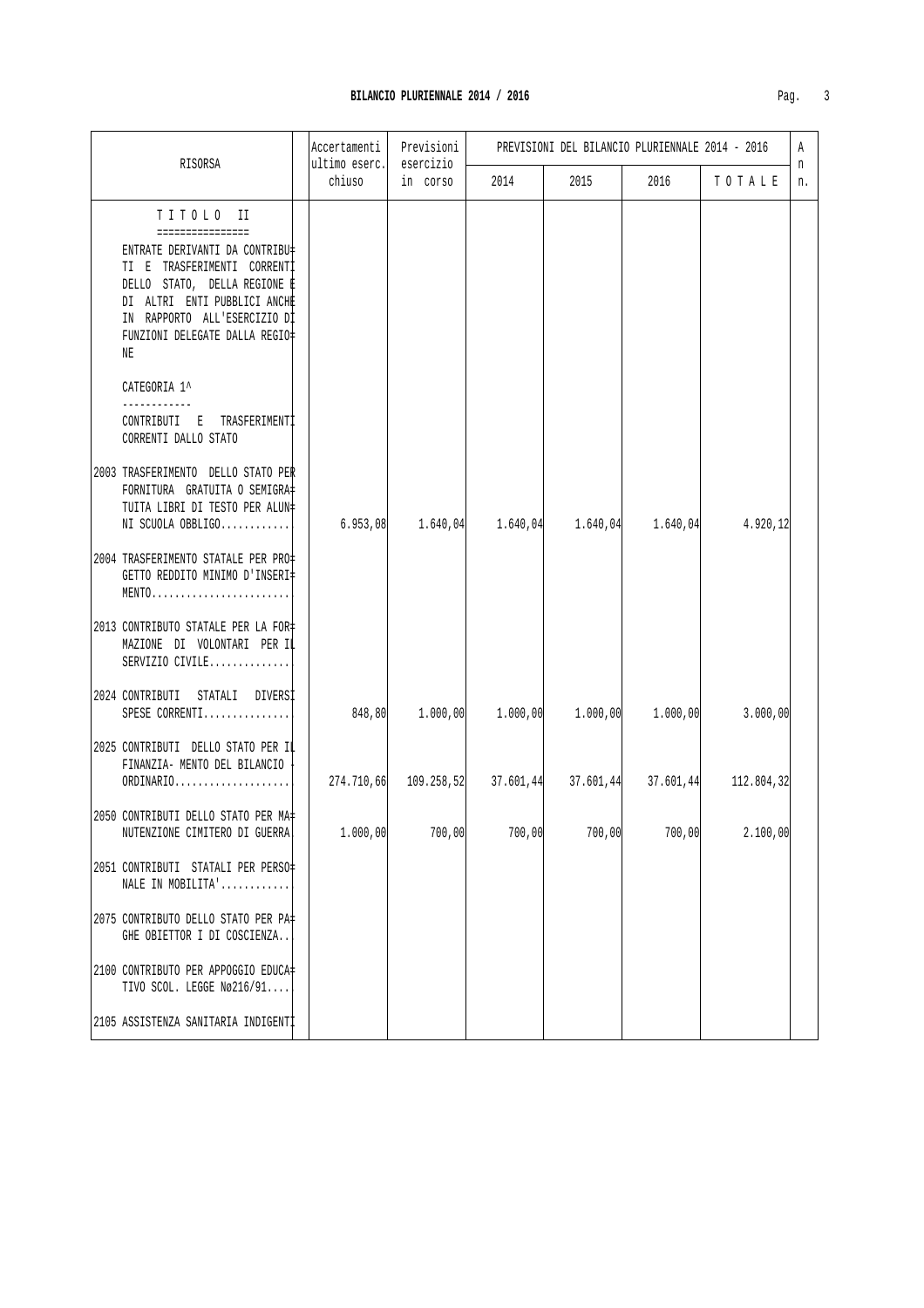| г |  |
|---|--|
|   |  |

|                                                                                                   | Accertamenti            | Previsioni            | PREVISIONI DEL BILANCIO PLURIENNALE 2014 - 2016 |            |           |                         |         |
|---------------------------------------------------------------------------------------------------|-------------------------|-----------------------|-------------------------------------------------|------------|-----------|-------------------------|---------|
| RISORSA                                                                                           | ultimo eserc.<br>chiuso | esercizio<br>in corso | 2014                                            | 2015       | 2016      | TOTALE                  | n<br>n. |
| 2106 CONTRIBUTI STATO PER CENSIMEN#<br>TI E STATISTICHE                                           |                         |                       |                                                 |            |           |                         |         |
| 2107 COMPARTECIPAZIONE REG.LE I.R                                                                 |                         |                       |                                                 |            |           |                         |         |
| 2170 TRASFERIMENTO DA AGENZIA NA=<br>ZIONALE PER I GIOVANI PER PRO‡<br>GETTO S.V.E                | 53.510,00               |                       |                                                 |            |           |                         |         |
| TOTALE CATEGORIA 1^                                                                               | 337.022,54              | 112.598,56            | 40.941,48                                       | 40.941,48  | 40.941,48 | 122.824,44              |         |
| CATEGORIA 2^                                                                                      |                         |                       |                                                 |            |           |                         |         |
| CONTRIBUTI E<br>TRASFERIMENTI<br>CORRENTI DALLA REGIONE                                           |                         |                       |                                                 |            |           |                         |         |
| 2010 L.R.N.64/50:CONTRIBUTI PER BI=<br>BLIOTECHE                                                  | 1.567,80                | 7.000,00              | 7.000,00                                        | 7.000,00   | 7.000,00  | 21.000,00               |         |
| 2014 CONTRIBUTO RAS PER INTERVENTI<br>DI CONTRASTO DELLE POVERTA' E#<br>STREME                    | 46.330,18               | 9.842, 72             | 9.842,72                                        | 9.842,72   | 9.842,72  | 29.528,16               |         |
| 2015 TRASFERIMENTI CORRENTI RAS<br>SETTORE SERVIZI SOCIALI                                        | 10.133, 40              | 8.500,00              | 8.500,00                                        | 8.500,00   | 8.500,00  | 25.500,00               |         |
| 2018 FONDO UNICO REGIONALE                                                                        | 799.616,25              |                       | 752.744,57 719.195,87                           | 759.695,87 |           | 759.695,87 2.238.587,61 |         |
| 2021 TRASFERIMENTO RAS PER RASSEGNA<br>VINI NOVELLI                                               |                         |                       |                                                 |            |           |                         |         |
| 2022 CONTRIBUTO RAS PER VALORIZZA<br>ZIONE LINGUA SARDA                                           |                         |                       |                                                 |            |           |                         |         |
| 2023 CONTRIBUTI RAS PER MANIFESTA<br>ZIONI PUBBLICHE DI GRANDE IN‡<br>TERESSE TURISTICO L.R. 7/55 |                         |                       |                                                 |            |           |                         |         |
| 2024 CONTRIBUTI STATALI DIVERSI<br>SPESE CORRENTI                                                 |                         |                       |                                                 |            |           |                         |         |
| 2026 EDUCAZIONE ALL'IMMAGINE:L.R.N<br>$31/84$                                                     |                         |                       |                                                 |            |           |                         |         |
| 2028 TRASFERIMENTO COMPENSATIVO RAS<br>ADDIZIONALE COMUNALE SUL CON=\$<br>UMO DI ENERGIA ELET     | 14.217,00               | 18.877,00             |                                                 |            |           |                         |         |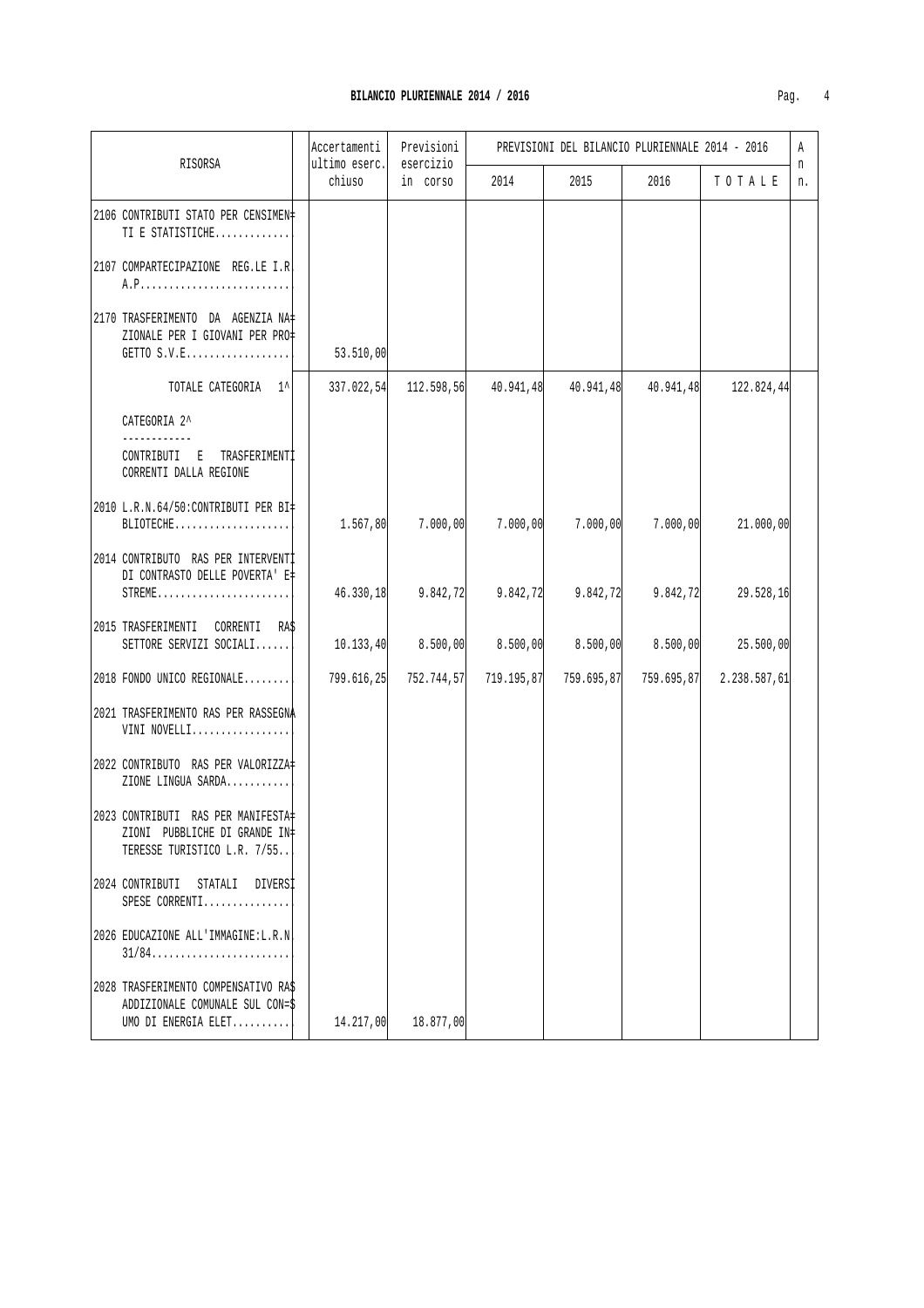| RISORSA                                                                                       | Accertamenti<br>ultimo eserc. | Previsioni | PREVISIONI DEL BILANCIO PLURIENNALE 2014 - 2016<br>esercizio |          |           |           | A       |
|-----------------------------------------------------------------------------------------------|-------------------------------|------------|--------------------------------------------------------------|----------|-----------|-----------|---------|
|                                                                                               | chiuso                        | in corso   | 2014                                                         | 2015     | 2016      | TOTALE    | n<br>n. |
| 2040 CONTRIBUTO AI COMUNI PER LA<br>GESTIONE UNITARIA DEL SERVIZIO<br>IDRICO INTEGRATO        |                               |            |                                                              |          |           |           |         |
| 2045 TRASFERIMENTO RAS PER P.O<br>2000 - -L.R.4/88 - APPOGGIO E‡<br>DUCATIVO SCOLASTICO       | 4.939,49                      | 5.627,00   | 5.627,00                                                     | 5.627,00 | 5.627,00  | 16.881,00 |         |
| 2052 L.R. 1/2006 BORSE DI STUDIO A<br>STUDENTI APPARTENENTI A FAMI‡<br>GLIE SVANTAGGIATE      |                               | 5.877,00   | 5.877,00                                                     | 5.877,00 | 5.877,00  | 17.631,00 |         |
| 2053 L.R. 1/2006 INTERVENTI RIVOLTI<br>A FAVORE DELLA GIOVENTU'                               |                               |            |                                                              |          |           |           |         |
| 2054 CONTRIBUTO RAS PER EVENTO "I<br>RITI DELLA SETTIMANA SANTA"                              |                               |            |                                                              |          |           |           |         |
| 2057 CONTRIBUTO RAS PER PROG. MA#<br>STER AND BACK - PERCORSI DI<br>RIENTRO 2009              | 12.000,00                     |            |                                                              |          |           |           |         |
| 2070 CONTRIB. STATO ACQUISTO LIBRI<br>TESTO L.N. 448/98, ART. 27                              |                               |            |                                                              |          |           |           |         |
| 2125 L.R. N. 25/93 - FONDO PER IL<br>FUNZIONAMEN- TO DEGLI ENTI E<br>RIQUALIF. DEI SERVIZI    | 10.460,19                     |            | $10.474, 70$ $10.474, 70$ $10.474, 70$                       |          | 10.474,70 | 31.424,10 |         |
| 2126 L.R. N.19/97: QUOTA FONDO PRO=<br>DUTTIVITA', QUALIFICAZ., FOR‡<br>MAZIONE DEL PERSONALE |                               |            |                                                              |          |           |           |         |
| 2127 L. n. 13/89:RISAN. BARR. AR+<br>CHITETT                                                  |                               | 5.000,00   | 5.000,00                                                     | 5.000,00 | 5.000,00  | 15.000,00 |         |
| 2130 PIANO PARTICOLAREGGIATO (CON#<br>$TR. REG. LE$ )                                         |                               |            |                                                              |          |           |           |         |
| 2140 TRASFERIMENTI CORRENTI RAS PER<br>SERVIZI AREA SOCIO ASSISTEN#<br>ZIALE                  |                               |            |                                                              |          |           |           |         |
| 2176 CONTR.REG.LE ASSIST.DOMICILIA#<br>E DI INTEGRAZ.SO=<br>RE<br>$\texttt{CIALE}$            |                               |            |                                                              |          |           |           |         |
| 2177 CONTR. REG.LE ASSIST.SOCIO-E <br>E LABORATORI (QUO=<br>DUCATIVA<br>TA ENTE 20%)          |                               |            |                                                              |          |           |           |         |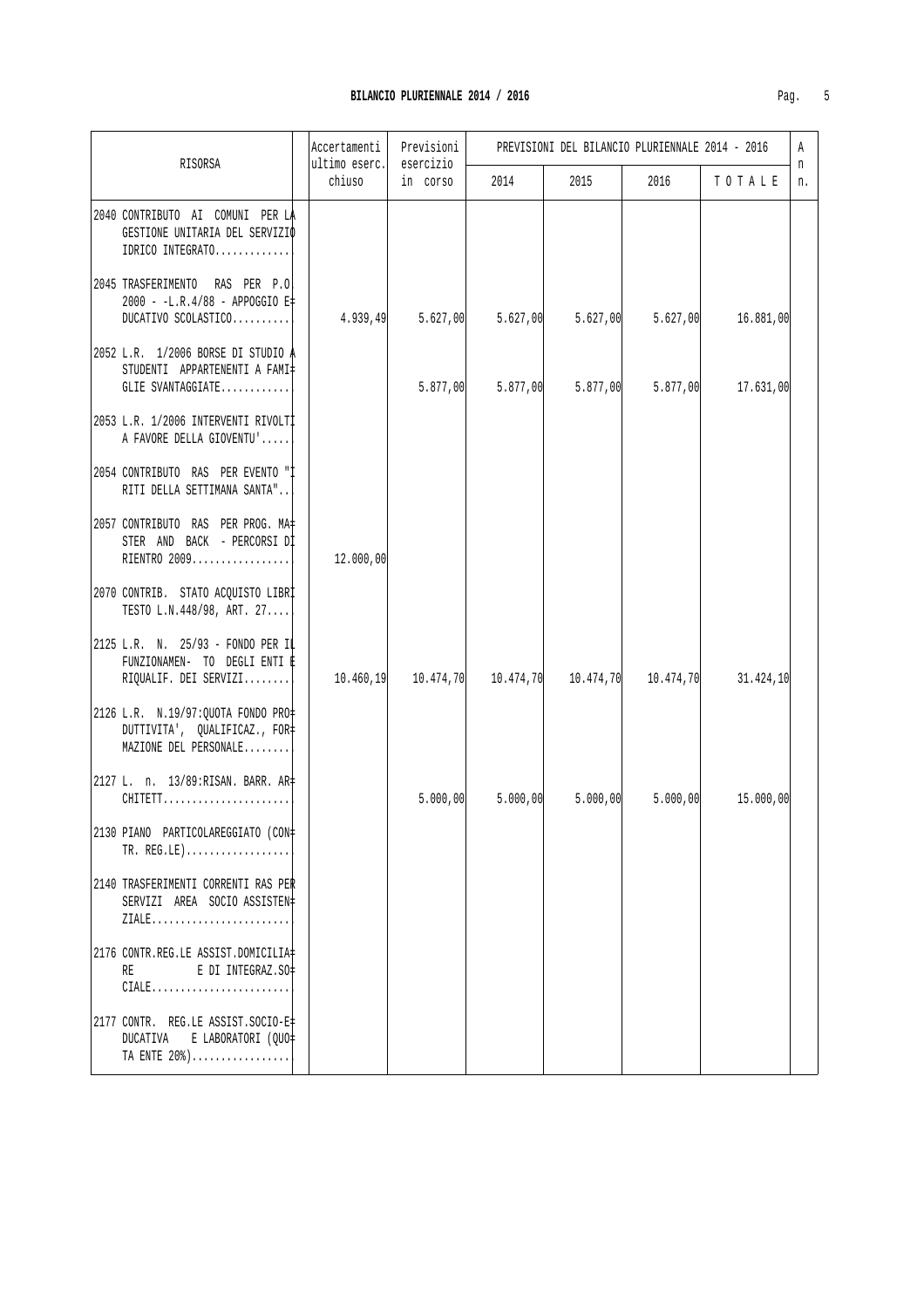| Pag. | h |
|------|---|
|      |   |

|                                                                                                                                                | Accertamenti<br>ultimo eserc. | Previsioni<br>esercizio | PREVISIONI DEL BILANCIO PLURIENNALE 2014 - 2016 |          |          |           |         |
|------------------------------------------------------------------------------------------------------------------------------------------------|-------------------------------|-------------------------|-------------------------------------------------|----------|----------|-----------|---------|
| RISORSA                                                                                                                                        | chiuso                        | in corso                | 2014                                            | 2015     | 2016     | TOTALE    | n<br>n. |
| 2270 CONTRIBUTO PER MANUTENZIONE<br>VIABILITA'RURALE                                                                                           |                               |                         |                                                 |          |          |           |         |
| 2275 CONTRIBUTI REGIONALI PER CAN‡<br>TIERI FINALIZ ZATI ALL'OCCUPA#<br>$\texttt{ZIONE} \dots \dots \dots \dots \dots \dots \dots \dots \dots$ | 63.935,57                     | 8.208, 24               | 24.787,51                                       |          |          | 24.787,51 |         |
| 2278 L.R.N.37/98, ART.19: PIANO<br>STRAORDINARIO PER IL LAVORO                                                                                 |                               |                         |                                                 |          |          |           |         |
| 2279 L.R.N.4/2000, ART.23, SVILUPPO<br>E OCCUPAZIONE (RIF.cap.1899/S)                                                                          |                               |                         |                                                 |          |          |           |         |
| 2280 L.R.N.4/2000, ART.23, SVILUPPO<br>E OCCUPAZIONE (FORMA ASSOCIA‡<br>$TA)$                                                                  |                               |                         |                                                 |          |          |           |         |
| 2290 INCENTIVI L.R. N.2 DEL 29/05                                                                                                              |                               |                         |                                                 |          |          |           |         |
| 2300 CONTRIBUTI PER LAVORI SOCIAL#<br>MENTE UTILI                                                                                              |                               |                         |                                                 |          |          |           |         |
| 2305 CONTRIBUTO STATO PER LAVORI DI<br>PUBBLICA UTILITA'                                                                                       |                               |                         |                                                 |          |          |           |         |
| 2320 L. n. 285/97: TUTELA DIR. INFAN+                                                                                                          |                               |                         |                                                 |          |          |           |         |
| 2325 CONTRIBUTO R.A.S. L.R n.7/55<br>GITE SOCIALI                                                                                              |                               |                         |                                                 |          |          |           |         |
| 2335 L.R.N.17/50: CONTRIB.REG.LE PER<br>MANIFESTAZIONI E SPETTACOLI                                                                            |                               |                         |                                                 |          |          |           |         |
| 2339 LL.RR.NN.21/94 E 35/96:LOTTA<br>AL RANDAGISMO CANINO                                                                                      | 1.020,00                      | 1.000,00                | 1.000,00                                        | 1.000,00 | 1.000,00 | 3.000,00  |         |
| 2375 CONTRIBUTO REG.LE PER APPROV=<br>VIGIONAMENTO IDRICO                                                                                      |                               |                         |                                                 |          |          |           |         |
| 2400 CONTRIBUTO REG.LE PER LA BI\<br>BLIOTECA COMUNALE                                                                                         |                               |                         |                                                 |          |          |           |         |
| 2420 TRASFERIMENTO RAS PER FINAN=<br>ZIAMENTO SCUOLE CIVICHE DI MU‡<br>$SICA - L.R. 28/1997$                                                   | 26.608, 40                    |                         |                                                 |          |          |           |         |
| 2450 CONTRIBUTO REG.LE LEGGE 33/86                                                                                                             |                               |                         |                                                 |          |          |           |         |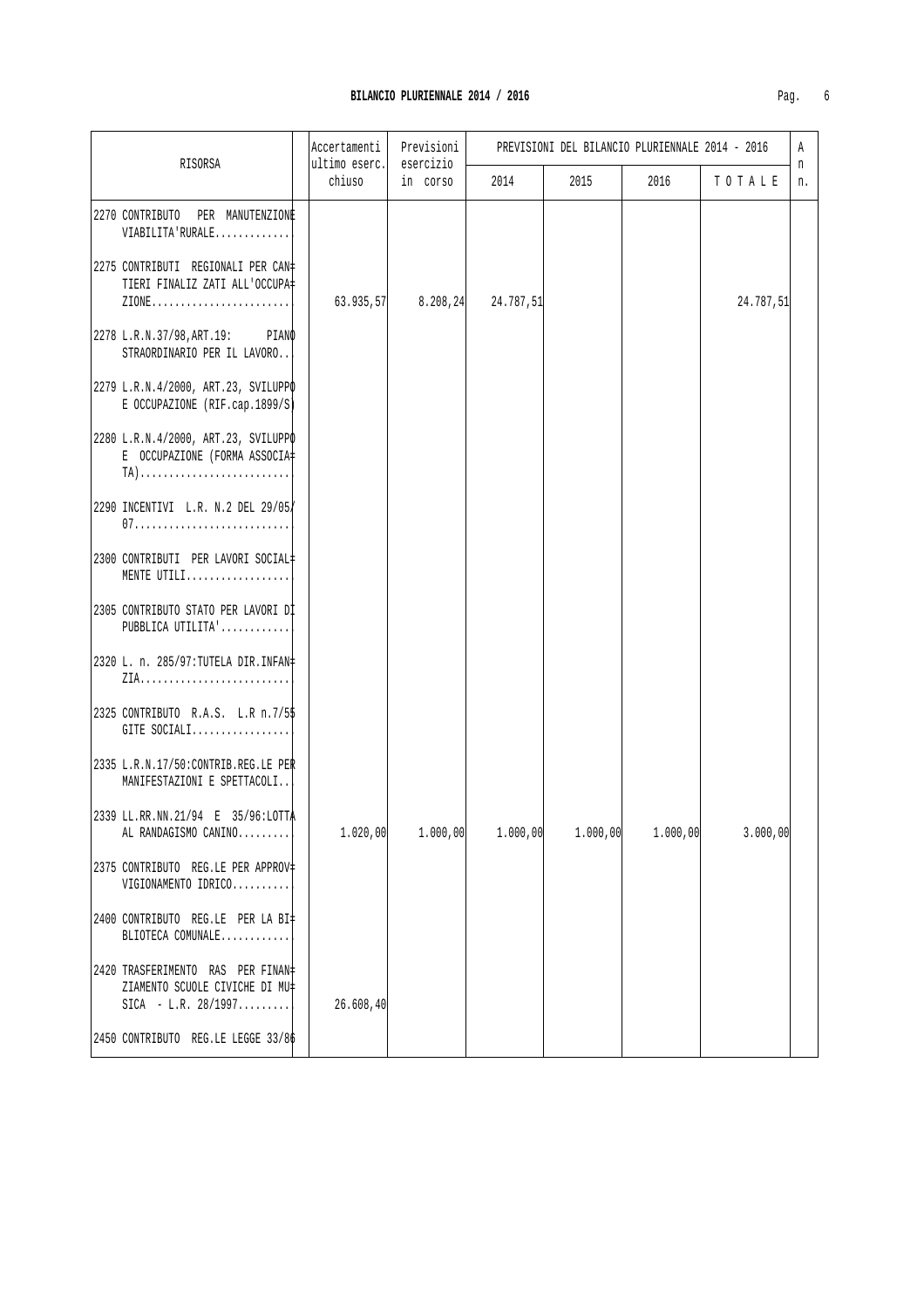|  |                                                                                                                         | Accertamenti<br>Previsioni<br>ultimo eserc.<br>esercizio |            | PREVISIONI DEL BILANCIO PLURIENNALE 2014 - 2016 |            |            |              | A       |
|--|-------------------------------------------------------------------------------------------------------------------------|----------------------------------------------------------|------------|-------------------------------------------------|------------|------------|--------------|---------|
|  | RISORSA                                                                                                                 | chiuso                                                   | in corso   | 2014                                            | 2015       | 2016       | TOTALE       | n<br>n. |
|  | 2475 CONTRIBUTO REGIONALE PER REDA‡<br>ZIONE PIANO COMMERCIALE                                                          |                                                          |            |                                                 |            |            |              |         |
|  | 3151 RIMBORSO DELLA REGIONE PER IN#<br>TERVENTI URGENTI RELATIVI ALLA<br>BLUE TONGUE                                    |                                                          | 92.171,28  | $206.500$ , $00$                                |            |            | 206.500,00   |         |
|  | TOTALE CATEGORIA 2^                                                                                                     | 990.828,28                                               |            | $925.322, 51$ 1.003.804,80                      | 813.017,29 | 813.017,29 | 2.629.839,38 |         |
|  | CATEGORIA 3^<br>CONTRIBUTI E TRASFERIMENTI<br>DALLA REGIONE PER FUNZIONI DE‡<br>LEGATE                                  |                                                          |            |                                                 |            |            |              |         |
|  | 2027 TRASFERIMENTO RAS PER RIEQUI‡<br>LIBRIO FONDI SERVIZI SOCIO-AS<br>SISTENZIALI                                      |                                                          |            |                                                 |            |            |              |         |
|  | 2044 CONTRIBUTI PER SOSTEGNO AL#<br>L'ACCESSO ALLE ABITAZIONI IN<br>$LOGZIONE.L.R.431/98-ART.11$                        | 2.424,00                                                 | 2.979,85   | 6.000,00                                        | 6.000,00   | 6.000,00   | 18.000,00    |         |
|  | 2045 TRASFERIMENTO RAS PER P.O.<br>2000 - -L.R.4/88 - APPOGGIO E‡<br>DUCATIVO SCOLASTICO                                |                                                          |            |                                                 |            |            |              |         |
|  | 2046 P.O.R. MISURA 3.4 CENTRO Dİ<br>SERVIZI JOB CENTER                                                                  | 107.359,88                                               | 112.932,02 |                                                 |            |            |              |         |
|  | 2047 INTERVENTI ATTIVITA' DIDATTI<br>INTEGRATIVE DI SO‡<br>CHE<br>STEGNO E SPERIMENTAZIONE NELLA<br>SCUOLA DELL'OBBLIGO |                                                          |            |                                                 |            |            |              |         |
|  | 2056 L.R. 1/2006 ART. 8, COMMA 1 <br>LETTERA C CONTRIBUTO PER AB<br>BATTIMENTO COSTI DI TRASP<br>STUDENTI PENDOLARI     |                                                          |            |                                                 |            |            |              |         |
|  | 2150 L.R. N. 25/93 - FONDO PER LE<br>SPESE COR- RENTI PER IL DIRIT‡<br>TO ALLO STUDIO                                   | 8.538,25                                                 |            |                                                 |            |            |              |         |
|  | 2151 L.R.62/2000 - ART.1, COMMA 9<br>BORSE DI STUDIO                                                                    | 2.213,82                                                 | 6.997, 63  | 6.997,63                                        | 6.997, 63  | 6.997,63   | 20.992,89    |         |
|  | 2152 L.R. N.31/84: PROGETTI DI SPE=R<br>IMENTAZIONE DIDATTICA                                                           |                                                          |            |                                                 |            |            |              |         |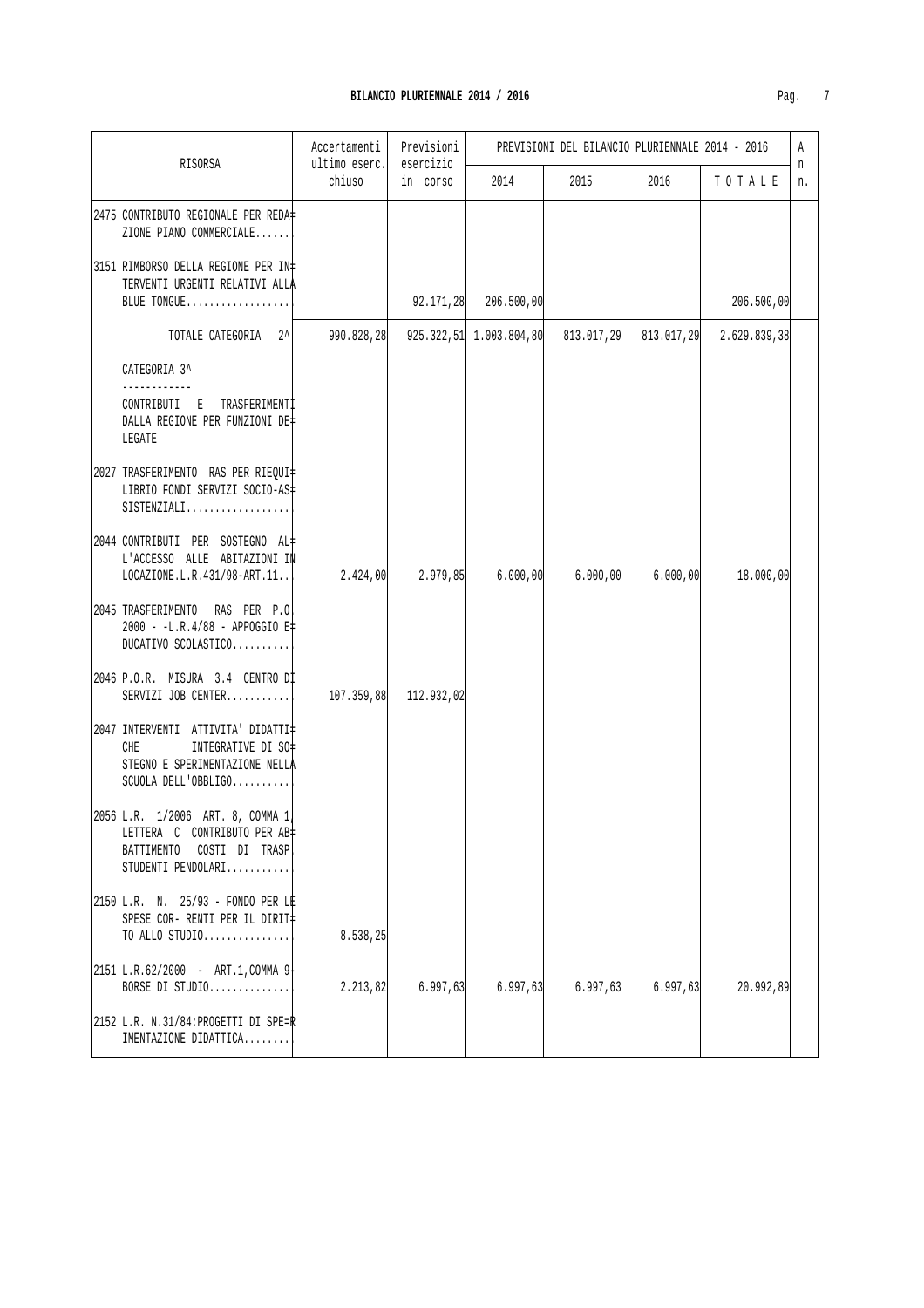| RISORSA                                                                                                                  | Accertamenti | Previsioni<br>ultimo eserc.<br>esercizio                         |            | PREVISIONI DEL BILANCIO PLURIENNALE 2014 - 2016 |            |              |         |
|--------------------------------------------------------------------------------------------------------------------------|--------------|------------------------------------------------------------------|------------|-------------------------------------------------|------------|--------------|---------|
|                                                                                                                          | chiuso       | in corso                                                         | 2014       | 2015                                            | 2016       | TOTALE       | n<br>n. |
| 2153 CONTRIBUTO PER P.O. PER PIANO<br>PERSONALIZZATO DI SOSTEGNO A<br>FAVORE DI MINORE CON HANDICAP<br>GRAVE.L.162/98    |              | $138.893,73$ $183.574,40$ $204.082,48$ $204.082,48$ $204.082,48$ |            |                                                 |            | 612.247,44   |         |
| 2155 L.R. N. 12/85 - TRASFERIMENTO<br>RAS PER TRASPORTO SOGGETTI<br>PORTATORI HANDICAP                                   |              |                                                                  |            |                                                 |            |              |         |
| 2156 PROGETTO PERSONALIZZATO "RI#<br>TORNARE A CASA"                                                                     |              | $23.294,65$ $28.500,00$ $28.500,00$ $28.500,00$                  |            |                                                 | 28.500,00  | 85.500,00    |         |
| 2175 TRASFERIMENTI PER ASSISTENZA<br>L. R. N. 25 DEL 1993                                                                |              | $10.460, 19$ $10.474, 70$ $10.474, 70$ $10.474, 70$ $10.474, 70$ |            |                                                 |            | 31.424,10    |         |
| 2181 CONTRIB. REG.LE SPETTANZE AS-<br>SISTENTE SOCIALE A PART-TIME<br>$(80\,$ R.A.S.)                                    |              |                                                                  |            |                                                 |            |              |         |
| 2200 CONTRIBUTO REG.LE RIMBORSO<br>SPESE-VIAGGIO PORTATORI DI<br>HANDICAPS                                               |              |                                                                  |            |                                                 |            |              |         |
| 2225 CONTRIBUTI PER ASSISTENZA ECO#<br>NOMICO SOCIALE AI MINORATI<br>$PSICHICI, \ldots, \ldots, \ldots, \ldots, \ldots,$ |              |                                                                  |            |                                                 |            |              |         |
| 2318 CONTRIBUTI L. 9/2004                                                                                                | 9.500,00     | 4.037,60                                                         | 7.000,00   | 7.000,00                                        | 7.000,00   | 21.000,00    |         |
| 2350 CONTRIBUTI REGIONALI ASSISTEN#<br>ZA NEFROPATI                                                                      |              |                                                                  |            |                                                 |            |              |         |
| 2351 FONDO ASSISTENZA TALASSEMICI.                                                                                       |              |                                                                  |            |                                                 |            |              |         |
| 2352 P.O.ASSIST.DOMICILARE, ATTIVI‡<br>TA' DI AGGREGAZIONE SOCIALE<br>LL.RR. NN. 15/92 E 20/97                           |              |                                                                  |            |                                                 |            |              |         |
| 2353 L.R. N. 20/97: SUSSIDI ECONO‡<br>MICI A DISABILI MENTALI                                                            |              |                                                                  |            |                                                 |            |              |         |
| 2354 L.R. N. 7/91: SOSTEGNO ECONO=<br>MICO AGLI IMMIGRATI                                                                |              | 3.000,00                                                         |            |                                                 |            |              |         |
| 2355 P.O. ANZIANI L.R. 4/88                                                                                              |              |                                                                  |            |                                                 |            |              |         |
| 2357 L.R. 8/99 - INTEGRAZIONE                                                                                            | 61.251,00    | 339.214,80                                                       | 269.653,60 | 269.653,60                                      | 269.653,60 | 808.960,80   |         |
| 2425 L.R. 25/93 - CONTRIBUTI PER LA<br>PRATICA SPORTIVA                                                                  |              |                                                                  |            |                                                 |            |              |         |
| $3^{\lambda}$<br>TOTALE CATEGORIA                                                                                        | 363.935,52   | 691.711,00                                                       | 532.708,41 | 532.708,41                                      | 532.708,41 | 1.598.125,23 |         |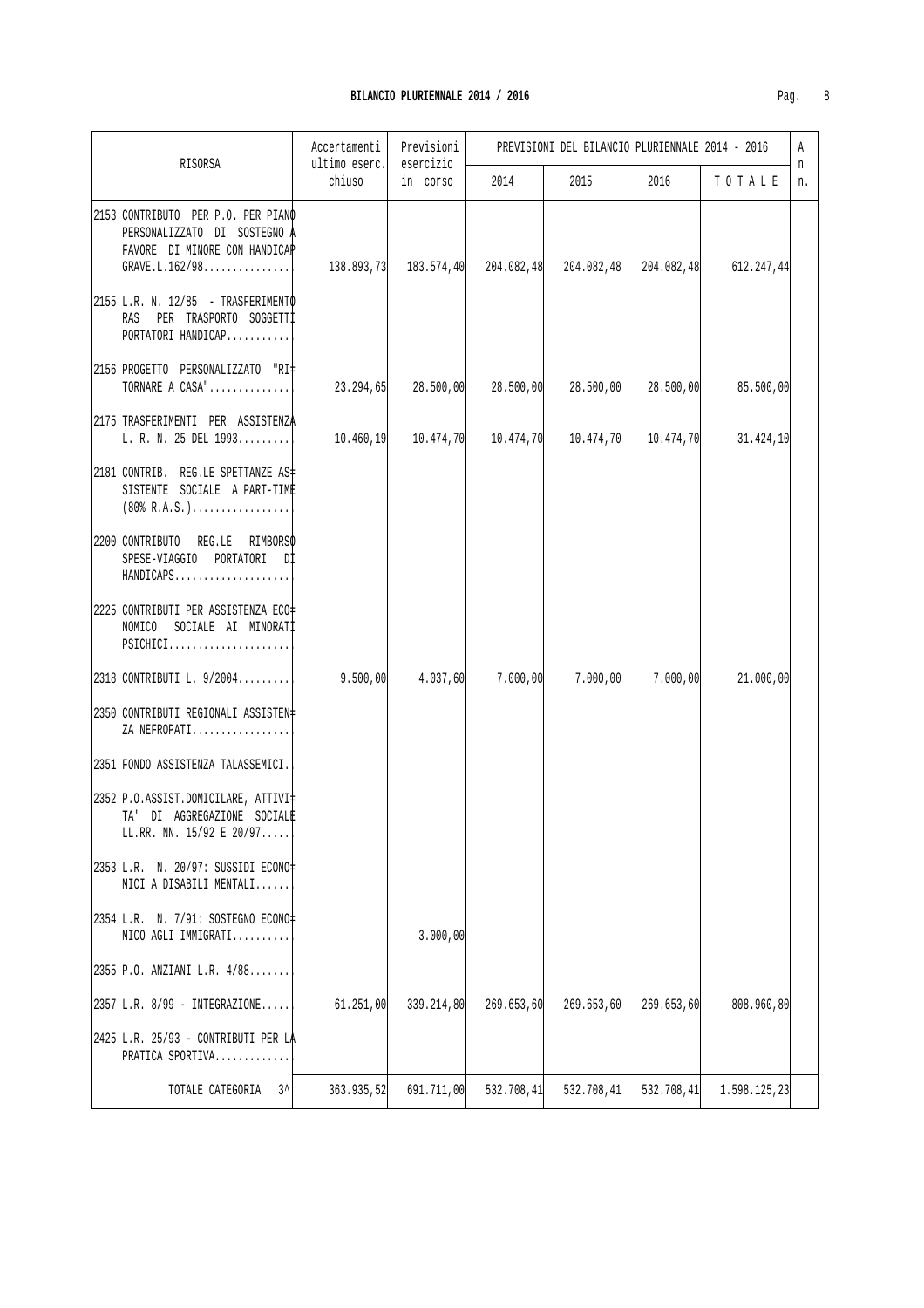|                                                                                                                   | Accertamenti            | Previsioni            |                                              |        | PREVISIONI DEL BILANCIO PLURIENNALE 2014 - 2016 |                                                                  | A       |
|-------------------------------------------------------------------------------------------------------------------|-------------------------|-----------------------|----------------------------------------------|--------|-------------------------------------------------|------------------------------------------------------------------|---------|
| RISORSA                                                                                                           | ultimo eserc.<br>chiuso | esercizio<br>in corso | 2014                                         | 2015   | 2016                                            | TOTALE                                                           | n<br>n. |
| CATEGORIA 5^<br>CONTRIBUTI E TRASFERIMENTI<br>CORRENTI DA ALTRI ENTI DEL<br>SETTORE PUBBLICO                      |                         |                       |                                              |        |                                                 |                                                                  |         |
| 2012 CONTRIBUTO MENSA SCOLASTICA I‡<br>STITUTO COMPRENSIVO                                                        |                         |                       | $375,48$ 1.000,00 1.000,00 1.000,00 1.000,00 |        |                                                 | 3.000,00                                                         |         |
| 2017 TRASFERIMENTI DA ENTI DIVERSI<br>PER RASSEGNA VINI NOVELLI                                                   |                         | 500,00                | 500,00                                       | 500,00 | 500,00                                          | 1.500,00                                                         |         |
| 2019 CONTRIBUTO PROVINCIALE PER<br>L'ORGANIZZAZIONE DI SAGRE PER<br>LA PROMOZIONE DI PRODOTTI A‡<br>GROALIMENTARI |                         |                       |                                              |        |                                                 |                                                                  |         |
| 2020 CONTRIBUTO PROVINCIALE PER GE‡<br>STIONE IMPIANTI SPORTIVI                                                   |                         |                       |                                              |        |                                                 | $452,03$ $452,03$ $452,03$ $452,03$ $452,03$ $452,03$ $1.356,09$ |         |
| 2044 CONTRIBUTI PER SOSTEGNO AL#<br>L'ACCESSO ALLE ABITAZIONI IN<br>LOCAZIONE.L.R.431/98-ART.11                   |                         |                       |                                              |        |                                                 |                                                                  |         |
| 2048 CONTRIBUTI DA COMUNI PER ATTI‡<br>VITA' DI SOSTEGNO E SPERIMEN‡<br>TAZIONE DIDATTICA                         |                         |                       |                                              |        |                                                 |                                                                  |         |
| 2049 RIMBORSO COMUNE DI BAULADU<br>SOGGIORNO MINORI                                                               |                         |                       |                                              |        |                                                 |                                                                  |         |
| 2059 TRASFERIMENTI DA ALTRI COMUNI<br>PER SERVIZI IN CONVENZIONE                                                  |                         |                       |                                              |        |                                                 |                                                                  |         |
| 2154 CONTRIBUTO PLUS PER SERVIZI<br>SOCIO ASSISTENZIALI                                                           |                         |                       |                                              |        |                                                 |                                                                  |         |
| 2160 CONTRIBUTO GAL PER TRASPORTO<br>DISABILI "AMICO BUS - ALTO O‡<br>RISTANESE"                                  |                         |                       |                                              |        |                                                 |                                                                  |         |
| 2171 TRASFERIMENTO DA COMUNE DI<br>NARBOLIA PER PROGETTO SERVIZIO<br>VOLONTARIO EUROPEO                           | 395,00                  |                       |                                              |        |                                                 |                                                                  |         |
| 2179 MANIFESTAZIONE "NATALE A MI+<br>LIS" CONTRIBUTO PROVINCIALE                                                  |                         |                       |                                              |        |                                                 |                                                                  |         |
| 2180 CONTRIBUZIONI DIVERSE PER MA+<br>NIFESTAZIONI                                                                |                         |                       |                                              |        |                                                 |                                                                  |         |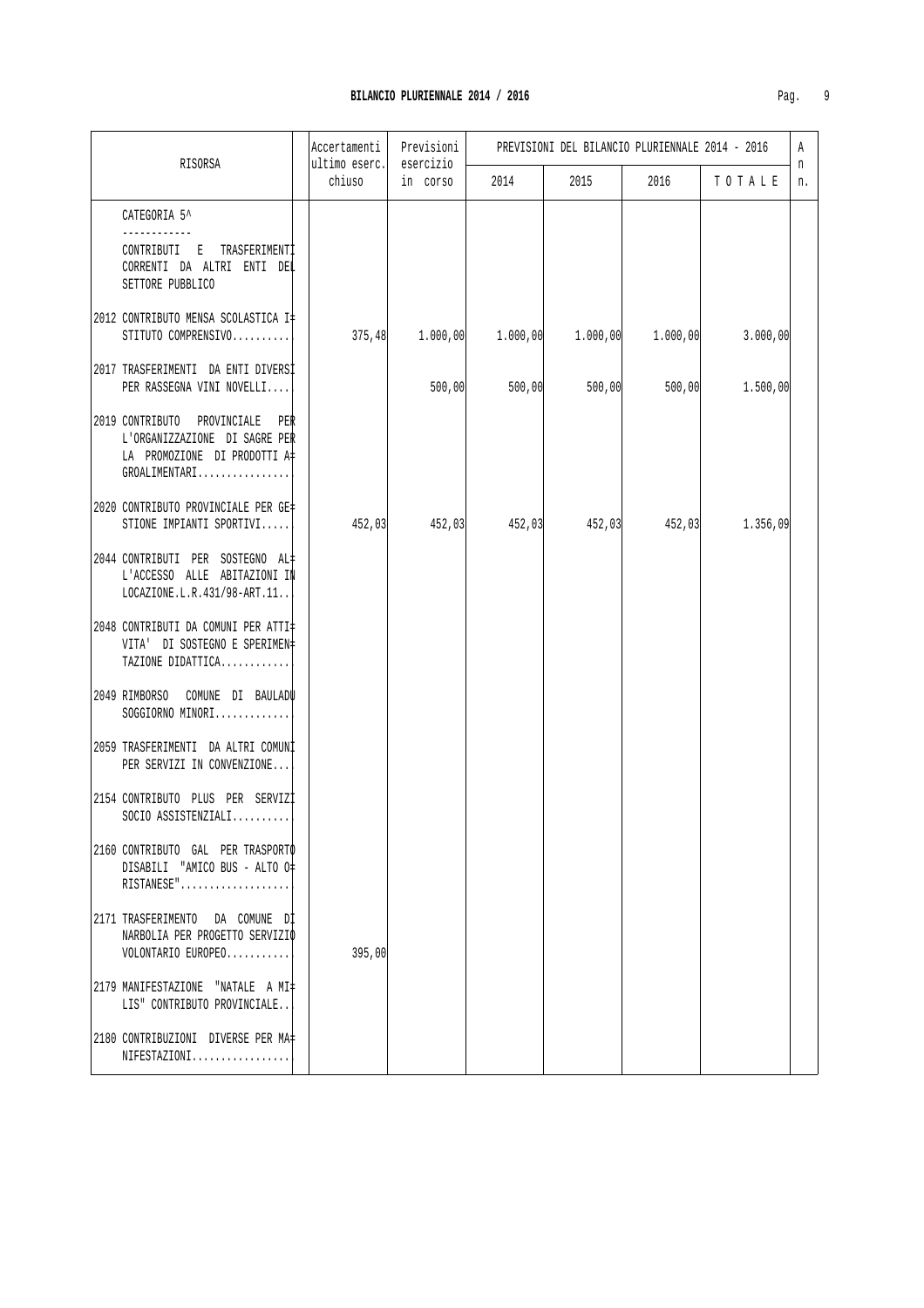| RISORSA                                                |  |           | lAccertamenti<br> ultimo eserc.                                  | Previsioni<br>esercizio | PREVISIONI DEL BILANCIO PLURIENNALE 2014 - 2016 |          |              |         |  |
|--------------------------------------------------------|--|-----------|------------------------------------------------------------------|-------------------------|-------------------------------------------------|----------|--------------|---------|--|
|                                                        |  | chiuso    | in corso                                                         | 2014                    | 2015                                            | 2016     | TOTALE       | n<br>n. |  |
| 2182 CONTRIB. ALTRI COMUNI PER GE‡<br>STIONE SCUOLABUS |  |           |                                                                  |                         |                                                 |          |              |         |  |
| 2356 OUOTA COMUNALE P.O. ANZIANI                       |  |           |                                                                  |                         |                                                 |          |              |         |  |
| $ 4064 $ CONTRIBUTO GAL                                |  |           |                                                                  |                         |                                                 |          |              |         |  |
| $5^{\prime}$<br>TOTALE CATEGORIA                       |  | 1.222, 51 | 1.952,03                                                         | 1,952,03                | 1,952,03                                        | 1.952,03 | 5.856,09     |         |  |
| TOTALE DEL TITOLO II                                   |  |           | 1.693.008.85 1.731.584.10 1.579.406.72 1.388.619.21 1.388.619.21 |                         |                                                 |          | 4.356.645,14 |         |  |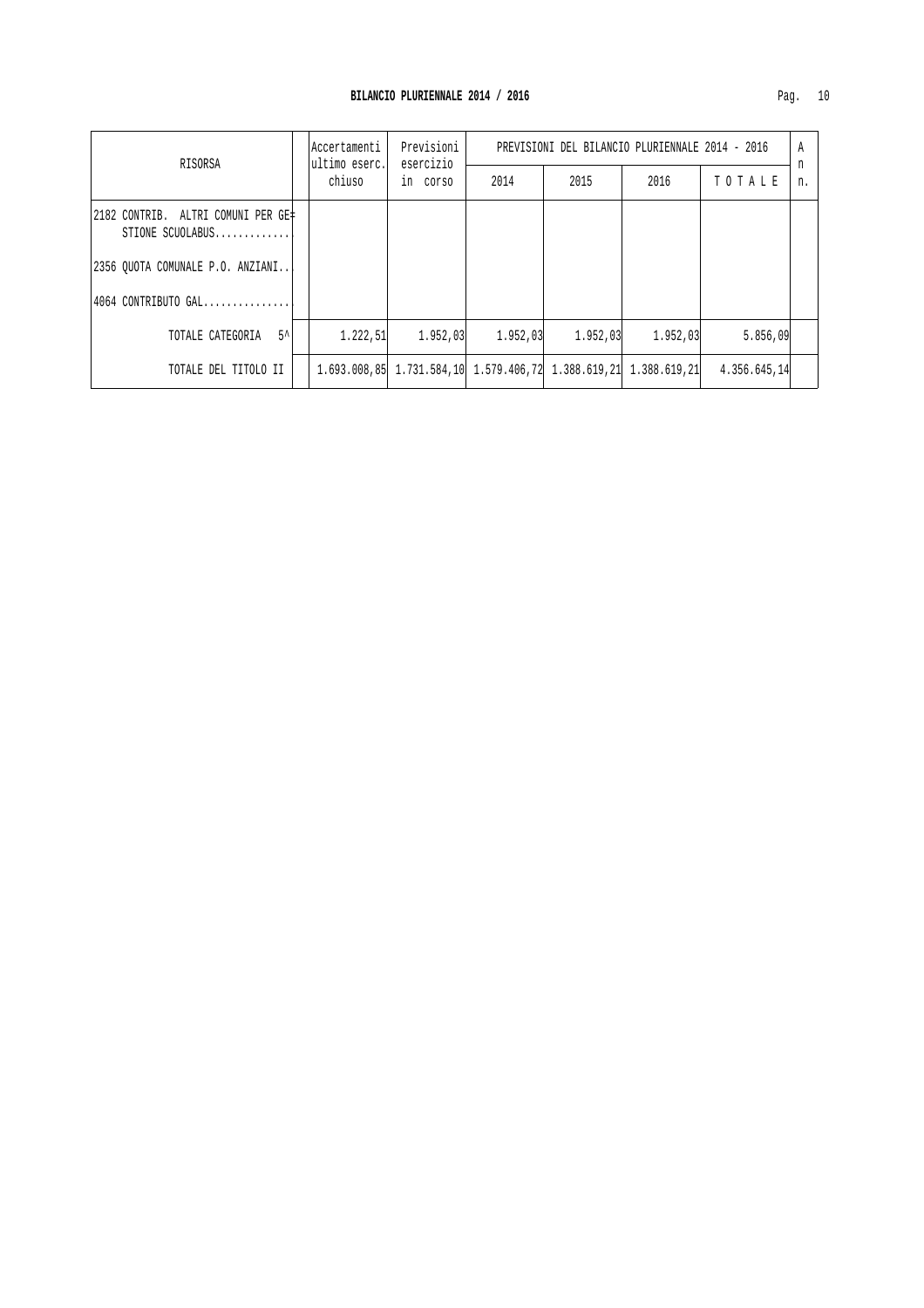|                                                                                                 | Accertamenti            | Previsioni            |           | PREVISIONI DEL BILANCIO PLURIENNALE 2014 - 2016 |           |           | Α       |
|-------------------------------------------------------------------------------------------------|-------------------------|-----------------------|-----------|-------------------------------------------------|-----------|-----------|---------|
| RISORSA                                                                                         | ultimo eserc.<br>chiuso | esercizio<br>in corso | 2014      | 2015                                            | 2016      | TOTALE    | n<br>n. |
| TITOLO III<br>=================<br>ENTRATE EXTRATRIBUTARIE                                      |                         |                       |           |                                                 |           |           |         |
| CATEGORIA 1^                                                                                    |                         |                       |           |                                                 |           |           |         |
| PROVENTI DEI SERVIZI PUBBLICI                                                                   |                         |                       |           |                                                 |           |           |         |
| 2182 CONTRIB. ALTRI COMUNI PER GE#<br>STIONE SCUOLABUS                                          |                         |                       |           |                                                 |           |           |         |
| 3019 CONTRIBUZIONE UTENZA PER INSE‡<br>RIMENTO DISABILE IN CASA PRO‡<br>TETTA                   | 6.246,00                | 9.000,00              | 9.000,00  | 9.000,00                                        | 9.000,00  | 27.000,00 |         |
| 3025 DIRITTI DI SEGRETERIA                                                                      | 7.885,69                | 11.000,00             | 11.000,00 | 11.000,00                                       | 11.000,00 | 33.000,00 |         |
| 3050 RIMBORSO STAMPATI                                                                          |                         |                       |           |                                                 |           |           |         |
| 3075 DIRITTI SUGLI ATTI DELLO STATO<br>$CIVILE$                                                 |                         |                       |           |                                                 |           |           |         |
| 3100 DIRITTI RILASCIO CARTE D'IDEN#<br>$TITA' \ldots \ldots \ldots \ldots \ldots \ldots \ldots$ | 1.068,12                | 900,00                | 900,00    | 900,00                                          | 900,00    | 2.700,00  |         |
| 3125 SANZIONI AMMINISTRATIVE                                                                    | 1.044, 60               | 1.000,00              | 1.000,00  | 1.000,00                                        | 1.000,00  | 3.000,00  |         |
| 3150 SANZIONI I.C.I.A.P                                                                         |                         |                       |           |                                                 |           |           |         |
| 3175 CONTRIBUZIONE UTENZA SOGGIORNI<br>E GITE ANZIANI                                           | 14.869,00               | 10.000,00             | 10.000,00 | 10.000,00                                       | 10.000,00 | 30.000,00 |         |
| 3180 CONTRIB. UTENZA GITE SOCIALI.                                                              |                         |                       |           |                                                 |           |           |         |
| 3190 CONTRIBUZIONE UTENZA INSERI‡<br>MENTO RAGAZZI IN COMUNITA'                                 |                         |                       |           |                                                 |           |           |         |
| 3191 CONTRIBUZIONE UTENZA ANZIANI.                                                              |                         |                       |           |                                                 |           |           |         |
| 3195 CONTRIB. UTENZA ATTIVITA' ANI‡<br>MAZIONE MINORI                                           |                         |                       |           |                                                 |           |           |         |
| 3200 CONTRIBUZIONE UTENZA SOGGIORNO<br>MINORI                                                   | 1.340,00                | 4.000,00              | 4.000,00  | 4.000,00                                        | 4.000,00  | 12.000,00 |         |
| 3225 CONTRIBUZIONE UTENZA 10% GITE<br>$SOCIALI. \ldots \ldots \ldots \ldots \ldots \ldots$      |                         |                       |           |                                                 |           |           |         |
| 3250 RETTE DI FREQUENZA SCUOLA MA+<br>TERNA STATALE                                             | 6.479,53                | 7.000,00              | 8.000,00  | 8.000,00                                        | 8.000,00  | 24.000,00 |         |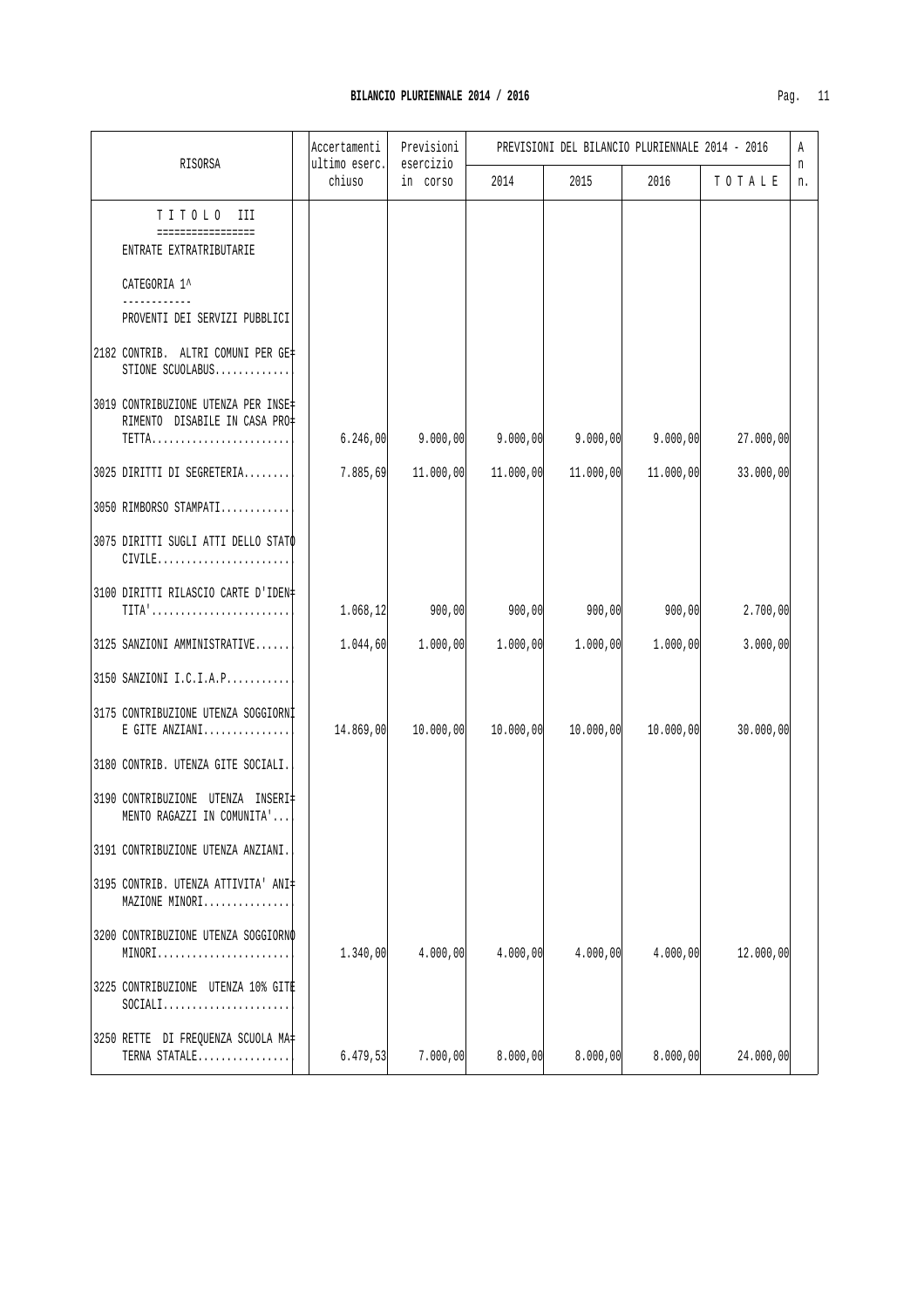|                                                                                                  | Accertamenti            | Previsioni            |           | PREVISIONI DEL BILANCIO PLURIENNALE 2014 - 2016 |           |                                                                              | Α       |
|--------------------------------------------------------------------------------------------------|-------------------------|-----------------------|-----------|-------------------------------------------------|-----------|------------------------------------------------------------------------------|---------|
| RISORSA                                                                                          | ultimo eserc.<br>chiuso | esercizio<br>in corso | 2014      | 2015                                            | 2016      | TOTALE                                                                       | n<br>n. |
| 3275 CONTRIBUZIONE UTENZA PER ASSI <sup>+</sup><br>STENZA DOMICILIARE                            | 2.626, 45               | 10.000,00             | 10.000,00 | 10.000, 00                                      | 10.000,00 | 30.000,00                                                                    |         |
| 3325 DIRITTI DI MACELLAZIONE                                                                     |                         |                       |           |                                                 |           |                                                                              |         |
| 3350 PROVENTI BANDI PUBBLICI                                                                     |                         |                       |           |                                                 |           |                                                                              |         |
| 3375 PROVENTI SERVIZIO PREVENZIONE<br>ABIGEATO                                                   |                         |                       |           |                                                 |           |                                                                              |         |
| TOTALE CATEGORIA 1^                                                                              | 41.559,39               | 52.900,00             | 53.900,00 | 53.900,00                                       | 53.900,00 | 161.700,00                                                                   |         |
| CATEGORIA 2^                                                                                     |                         |                       |           |                                                 |           |                                                                              |         |
| PROVENTI DEI BENI DELL'ENTE                                                                      |                         |                       |           |                                                 |           |                                                                              |         |
| 3136 PROVENTI DA IMPIANTI ENERGIA<br>RINNOVABILE                                                 | 13.335,66               | 13.000,00             | 13.000,00 | 13.000,00                                       | 13.000,00 | 39.000,00                                                                    |         |
| 3137 PROVENTI DA BENI PATRIMONIALI<br>${\tt DELL'ENTER}\dots\dots\dots\dots\dots\dots\dots\dots$ | 8.100,00                | 3.230,00              | 3.000,00  | 3.000,00                                        | 3.000,00  | 9.000,00                                                                     |         |
| 3300 PROVENTI PALESTRA COMUNALE                                                                  |                         | 200,00                | 200,00    | 200,00                                          | 200,00    | 600,00                                                                       |         |
| 3400 FITTI REALI DI FONDI RUSTICI.                                                               | 2.317,22                | 11.500,00             | 11.500,00 | 11.500,00                                       | 11.500,00 | 34.500,00                                                                    |         |
| 3425 FITTI REALI DI FABBRICATI                                                                   | 2.533,60                | 13.998,15             | 6.000,00  | 6.000,00                                        | 6.000,00  | 18.000,00                                                                    |         |
| TOTALE CATEGORIA 2^                                                                              | 26.286, 48              | 41.928, 15            | 33.700,00 | 33.700,00                                       | 33.700,00 | 101.100,00                                                                   |         |
| CATEGORIA 3^                                                                                     |                         |                       |           |                                                 |           |                                                                              |         |
| ____________<br>INTERESSI SU ANTICIPAZIONI È<br>CREDITI                                          |                         |                       |           |                                                 |           |                                                                              |         |
| 3450 INTERESSI ATTIVI DIVERSI                                                                    |                         |                       |           |                                                 |           | $4.431,52$ $1.000,00$ $1.000,00$ $1.000,00$ $1.000,00$ $1.000,00$ $3.000,00$ |         |
| 3455 PROVENTI PALAZZO BOYL                                                                       |                         |                       |           |                                                 |           |                                                                              |         |
| TOTALE CATEGORIA 3^                                                                              | 4.431,52                | 1.000,00              | 1.000,00  | 1.000,00                                        | 1.000,00  | 3.000,00                                                                     |         |
| CATEGORIA 4^                                                                                     |                         |                       |           |                                                 |           |                                                                              |         |
| UTILI NETTI DELLE AZIENDE SPE‡<br>CIALI E PARTECIPATE, DIVIDENDI<br>DI SOCIETA`                  |                         |                       |           |                                                 |           |                                                                              |         |
| 3043 PREVENTI DA SOCIETA' PARTECI‡<br>PATE                                                       | 2.085, 18               |                       |           |                                                 |           |                                                                              |         |
| TOTALE CATEGORIA 4^                                                                              | 2.085, 18               |                       |           |                                                 |           |                                                                              |         |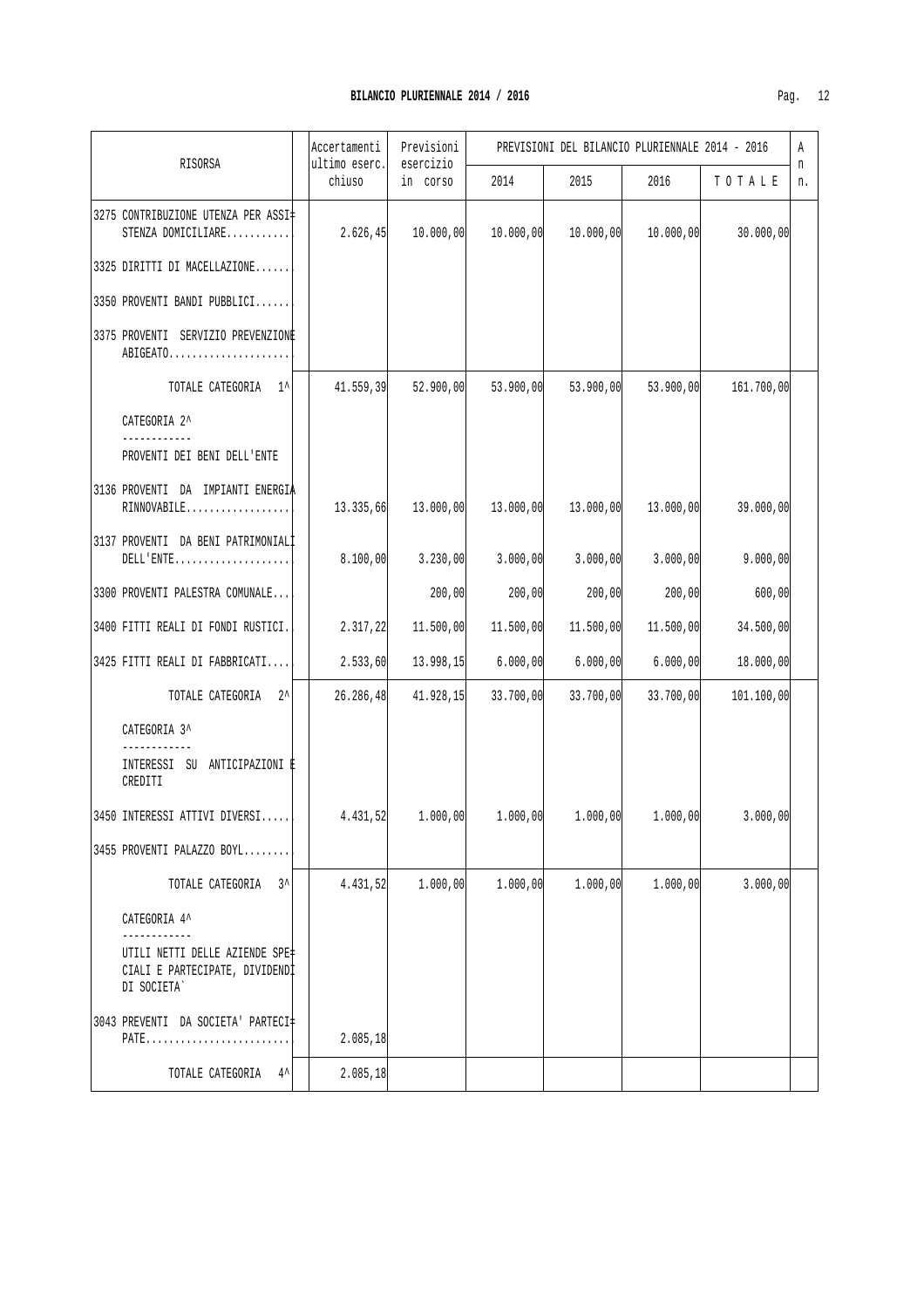|                                                                                                | Accertamenti            | Previsioni            |           |           | PREVISIONI DEL BILANCIO PLURIENNALE 2014 - 2016 |            | A       |
|------------------------------------------------------------------------------------------------|-------------------------|-----------------------|-----------|-----------|-------------------------------------------------|------------|---------|
| RISORSA                                                                                        | ultimo eserc.<br>chiuso | esercizio<br>in corso | 2014      | 2015      | 2016                                            | TOTALE     | n<br>n. |
| CATEGORIA 5^<br>PROVENTI DIVERSI                                                               |                         |                       |           |           |                                                 |            |         |
| 2410 QUOTE ASSOC. COMUNI E PRO CA#<br>PITE PER STUD. + QUOTA PAULI‡<br>LATINO SCUOLA DI MUSICA | 29.470,00               |                       |           |           |                                                 |            |         |
| 3140 RIMBORSO PER CONVENZIONE SER‡<br>VIZIO DI SEGRETERIA                                      | 32.698,28               |                       |           |           |                                                 |            |         |
| 3141 RIMBORSO PER CONVENZIONE PER‡<br>SONALE DIPENDENTE                                        |                         | 2.695,65              |           |           |                                                 |            |         |
| 3145 RIMBORSO PROGETTO "ANTICHI ME+<br>$STIERI$ "                                              |                         |                       |           |           |                                                 |            |         |
| 3149 RIMBORSO ISTAT PER CENSIMENTO<br>AGRICOLTURA COMMERCIO E ARTI‡<br>$GIANATO.$              |                         |                       |           |           |                                                 |            |         |
| 3151 RIMBORSO DELLA REGIONE PER IN#<br>TERVENTI URGENTI RELATIVI ALLA<br>BLUE TONGUE           |                         |                       |           |           |                                                 |            |         |
| 3152 RIMBORSI RAS PER INTERVENTI<br>RELATIVI ALLA PESTE SUINA                                  |                         |                       |           |           |                                                 |            |         |
| 3160 RIMBORSO ISTAT PER CENSIMENTO<br>POPOLAZIONE                                              | 1.510, 30               | 10.000,00             |           |           |                                                 |            |         |
| 3210 QUOTA STUDENTI PER FINANZIA#<br>MENTO SCUOLA CIVICA DI MUSICA!                            | 23.310,00               |                       |           |           |                                                 |            |         |
| 3456 PROVENTI<br>SERVIZIO GESTIONE<br>PARCHEGGI                                                |                         | $1.413,00$ $3.910,00$ |           |           |                                                 |            |         |
| 3475 CONCORSO NELLE SPESE PER IL<br>CONSORZIO DELL'UFFICIO TECNICO                             |                         |                       |           |           |                                                 |            |         |
| 3500 RIMBORSO SPESE CENSIMENTI<br>STATISTICHE                                                  | 100,00                  | 1.000,00              | 1.000,00  | 1.000,00  | 1.000,00                                        | 3.000,00   |         |
| 3525 RIMBORSO SPESE PER CONSULTA<br>ZIONI ELETTORA LI A CARICO<br>DELLO STATO                  |                         | 40.000,00             | 40.000,00 | 40.000,00 | 40.000,00                                       | 120.000,00 |         |
| 3550 RIMBORSO SPESE ELEZIONI REGIO-<br>NALI                                                    |                         | 20.000,00             | 20.000,00 | 20.000,00 | 20.000,00                                       | 60.000,00  |         |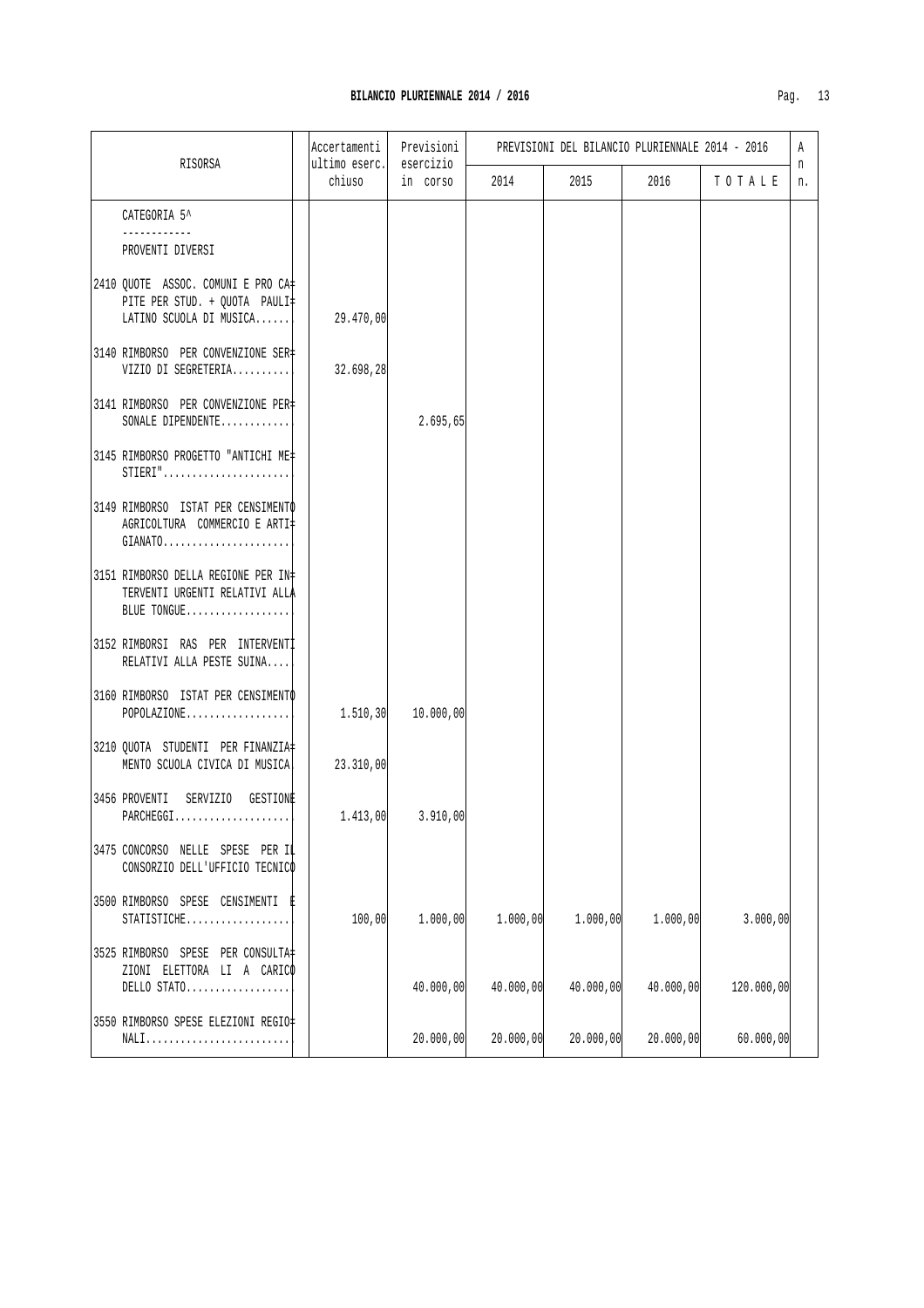| RISORSA                                                                       | Previsioni<br>Accertamenti<br>ultimo eserc.<br>esercizio |            | PREVISIONI DEL BILANCIO PLURIENNALE 2014 - 2016 |            |            |            |         |
|-------------------------------------------------------------------------------|----------------------------------------------------------|------------|-------------------------------------------------|------------|------------|------------|---------|
|                                                                               | chiuso                                                   | in corso   | 2014                                            | 2015       | 2016       | TOTALE     | n<br>n. |
| 3575 RIMBORSO SPESE ELEZIONI PRO‡<br>VINCIALI                                 |                                                          | 20.000,00  | 20.000,00                                       | 20.000,00  | 20.000,00  | 60.000,00  |         |
| 3600 RIMBORSO SPESE PER ELEZIONE<br>DEL PARLAMEN TO EUROPEO                   |                                                          | 20.000,00  | 20.000,00                                       | 20.000,00  | 20.000,00  | 60.000,00  |         |
| 3610 CONTRIBUTO REGIONALE CONSULTA‡<br>ZIONI REFERENDARIE                     | 13.832,82                                                | 20.000,00  | 20.000,00                                       | 20.000,00  | 20.000,00  | 60.000,00  |         |
| 3625 INTROITI E RIMBORSI DIVERSI                                              | 5.541,00                                                 | 4.030,01   | 10.500,00                                       | 4.000,00   | 4.000,00   | 18.500,00  |         |
| 3650 RECUPERO SOMME DOVUTE PER SEN#<br>$TENZA$                                |                                                          |            |                                                 |            |            |            |         |
| 3655 RECUPERO CREDITI DIVERSI                                                 | 1.097,85                                                 |            |                                                 |            |            |            |         |
| 3660 RECUPERO EMOLUMENTI DIPENDENTI<br>INCARICATI DI FUNZIONI ELETTI‡<br>$VE$ |                                                          |            |                                                 |            |            |            |         |
| $5^{\lambda}$<br>TOTALE CATEGORIA                                             | 108.973.25                                               | 141.635,66 | 131.500,00                                      | 125,000,00 | 125,000,00 | 381.500,00 |         |
| TOTALE DEL TITOLO III                                                         | 183.335.82                                               | 237.463.81 | 220.100,00                                      | 213.600,00 | 213.600.00 | 647.300,00 |         |

 $\overline{\phantom{a}}$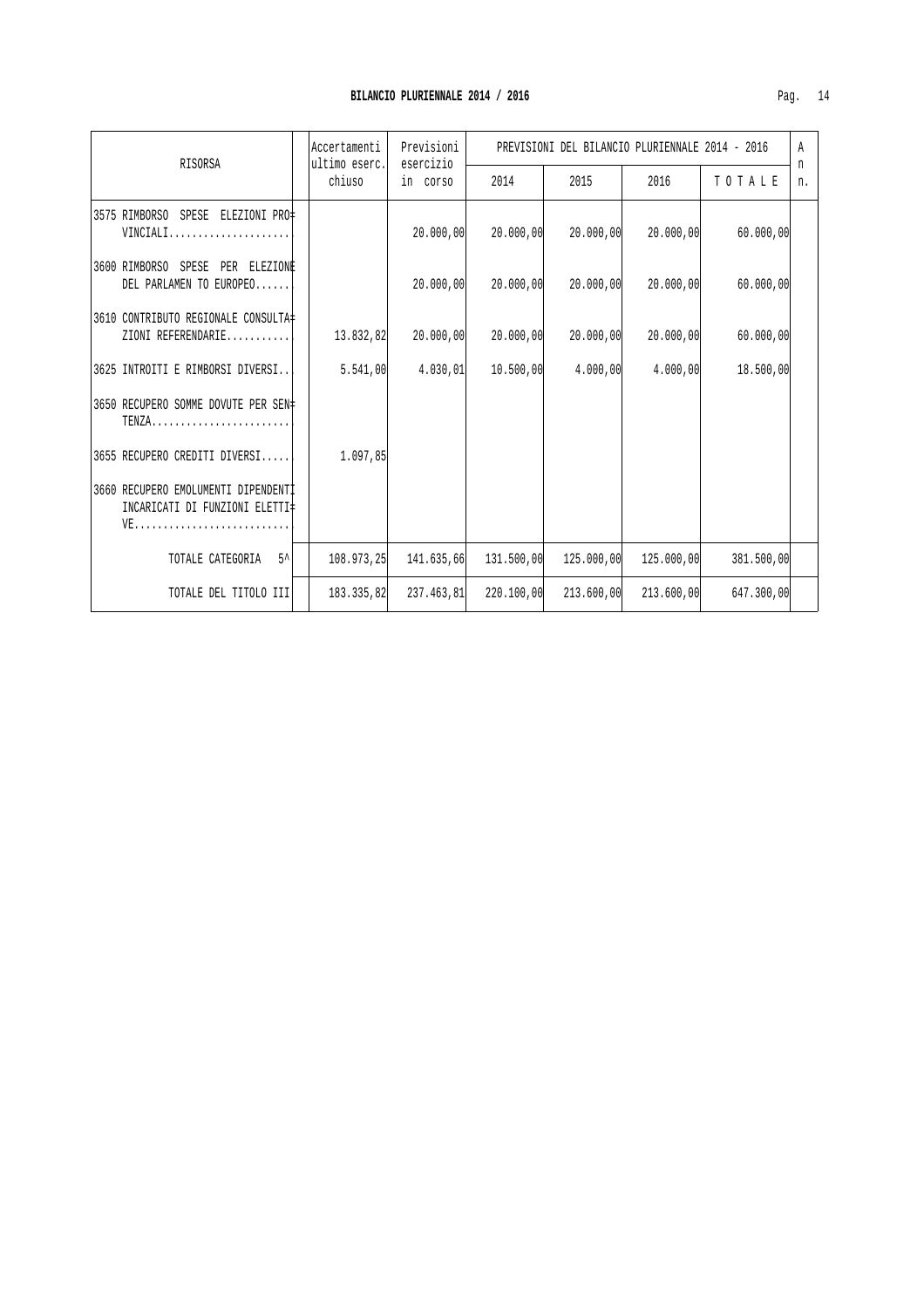| RISORSA                                                                                                                                  | Accertamenti<br>ultimo eserc. | Previsioni<br>esercizio | PREVISIONI DEL BILANCIO PLURIENNALE 2014 - 2016 |           |           |            |         |
|------------------------------------------------------------------------------------------------------------------------------------------|-------------------------------|-------------------------|-------------------------------------------------|-----------|-----------|------------|---------|
|                                                                                                                                          | chiuso                        | in corso                | 2014                                            | 2015      | 2016      | TOTALE     | n<br>n. |
| TITOLO IV<br>================<br>ENTRATE DERIVANTI DA ALIENA‡<br>ZIONI, DA TRASFERIMENTI DI CA‡<br>PITALE E DA RISCOSSIONE DI<br>CREDITI |                               |                         |                                                 |           |           |            |         |
| CATEGORIA 1^<br>------------<br>ALIENAZIONE DI BENI PATRIMO‡<br>NIALI                                                                    |                               |                         |                                                 |           |           |            |         |
| 4007 PROVENTI DA ALIENAZIONE DI BE‡<br>NI IMMOBILI                                                                                       | 1.000,00                      | 363.300,00              | 360.500,00                                      |           |           | 360.500,00 |         |
| 4025 PROVENTI DI CONCESSIONI CIMI‡<br>TERIALI                                                                                            | 8.677,00                      |                         | 15.000,00  15.000,00  15.000,00  15.000,00      |           |           | 45.000,00  |         |
| 4050 PROVENTI PER CESSIONE AREE PER<br>EDILIZIA ECONOMICA E POPOLARE.                                                                    | 2.999,69                      | 3.000, 00               | 3.000,00                                        | 3.000, 00 | 3.000,00  | 9.000,00   |         |
| 4075 PROVENTI PER CESSIONE AREE PER<br>ATTIVITA' PRODUTTIVE                                                                              |                               | $32.967, 25$ 10.000,00  | 10.000,00                                       | 10.000,00 | 10.000,00 | 30.000,00  |         |
| TOTALE CATEGORIA 1^                                                                                                                      | 45.643,94                     | 391.300,00              | 388.500,00                                      | 28.000,00 | 28.000,00 | 444.500,00 |         |
| CATEGORIA 2^                                                                                                                             |                               |                         |                                                 |           |           |            |         |
| TRASFERIMENTI DI CAPITALE DAL‡<br>LO STATO                                                                                               |                               |                         |                                                 |           |           |            |         |
| STRAORDINARIA<br>4038 MANUTENZIONE<br>STRADE RURALI                                                                                      |                               |                         |                                                 |           |           |            |         |
| 4100 FONDO NAZ. ORDINARIO PER OO!                                                                                                        |                               | $22.781,76$ 22.844,57   |                                                 |           |           |            |         |
| $2^{\lambda}$<br>TOTALE CATEGORIA                                                                                                        | 22.781,76                     | 22.844,57               |                                                 |           |           |            |         |
| CATEGORIA 3^                                                                                                                             |                               |                         |                                                 |           |           |            |         |
| ------------<br>TRASFERIMENTI DI CAPITALE DAL‡<br>LA REGIONE                                                                             |                               |                         |                                                 |           |           |            |         |
| 4024 CONTRIBUTO RAS PER RISTRUTTU#<br>RAZIONE EX ASILO NIDO                                                                              |                               |                         |                                                 |           |           |            |         |
| 4039 INTERVENTI DI TUTELA SU SOR#<br>GENTE BARIGADU E POZZI BARIGA#                                                                      |                               |                         |                                                 |           |           |            |         |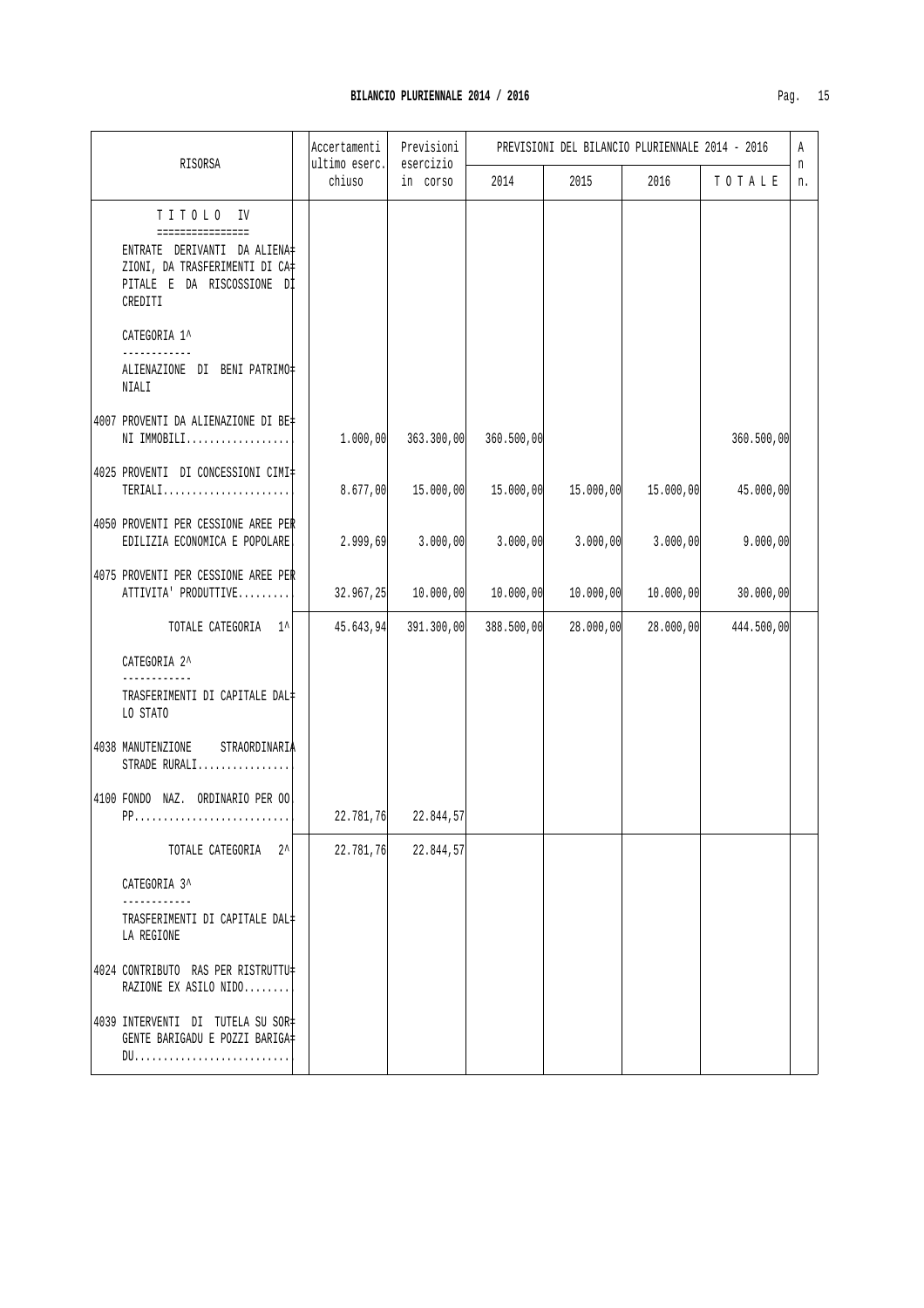|                                                                                                        | Accertamenti            | Previsioni<br>esercizio | PREVISIONI DEL BILANCIO PLURIENNALE 2014 - 2016 |      |      |           |         |
|--------------------------------------------------------------------------------------------------------|-------------------------|-------------------------|-------------------------------------------------|------|------|-----------|---------|
| RISORSA                                                                                                | ultimo eserc.<br>chiuso | in corso                | 2014                                            | 2015 | 2016 | TOTALE    | n<br>n. |
| 4040 MANUTENZ. STRAORD. VIABILITA<br>RURALE                                                            |                         |                         |                                                 |      |      |           |         |
| 4041 CONTRIB. RAS PER RISTRUTTURA#<br>ZIONE BIBLIOTECA                                                 |                         |                         |                                                 |      |      |           |         |
| 4042 CONTR. RAS PER MANUT. STRAORD!<br>IMPIANTO D'ILLUMINAZIONE PUB=B<br>$LICA.$                       |                         |                         |                                                 |      |      |           |         |
| 4044 CONTRIBUTO RAS PER RISTRUTTU#<br>RAZIONE SEDI COMUNALI DANNEG#<br>GIATE DA EVENTI DOLOSI          |                         |                         |                                                 |      |      |           |         |
| 4045 CONTRIBUTO R.A.S. PER IMPIANTI<br>${\tt FOTOVOLTAICI.}\ldots\ldots\ldots\ldots\ldots\ldots\ldots$ |                         |                         |                                                 |      |      |           |         |
| 4066 Contr. POR 2007/2013 FESR po<br>tenziam. strutt. scol. -dot<br>tecniche e spazi extra             |                         |                         |                                                 |      |      |           |         |
| 4070 INFORMATIZZAZIONE DIFFUSA NEL<br>TERRITORIO: L.R.N.4/2000, ART.                                   |                         |                         |                                                 |      |      |           |         |
| 4074 RESIDUI L.R. 37/98                                                                                |                         |                         |                                                 |      |      |           |         |
| 4076 ISTITUZIONE UFFICIO ESPROPRI.                                                                     |                         |                         |                                                 |      |      |           |         |
| 4077 P.O.R. CICLO IDRICO INTEGRATO                                                                     |                         |                         |                                                 |      |      |           |         |
| 4078 L.R. N.29/98: TUTELA E VALO=<br>RIZZAZIONE DEI CENTRI STORICI                                     |                         | 37.400,00               | 64.000,00                                       |      |      | 64.000,00 |         |
| 4079 SPORTELLO UNICO PER L'EDILIZIA<br>FIN. RAS                                                        |                         |                         |                                                 |      |      |           |         |
| 4080 L.R. N.22/2000: "BLUE TONGUE"<br>SOSTEGNO E INDENNIZZI AGLI AL#<br>LEVATORI COLPITI               |                         |                         |                                                 |      |      |           |         |
| 4081 CONTR. RAS PER RISTRUTTURAZIO<br>NE CHIESA SAN SEBASTIANO                                         |                         | 45.000,00               |                                                 |      |      |           |         |
| 4082 CONTRIBUTO RAS PER RIPULITURA<br>ALVEO A PROTEZIONE DELLA VIA<br>BILITA' COMUNALE                 |                         |                         |                                                 |      |      |           |         |
| 4084 CONTRIB. RAS PER REALIZZAZIONE<br>CANALE DI GUARDIA                                               |                         |                         |                                                 |      |      |           |         |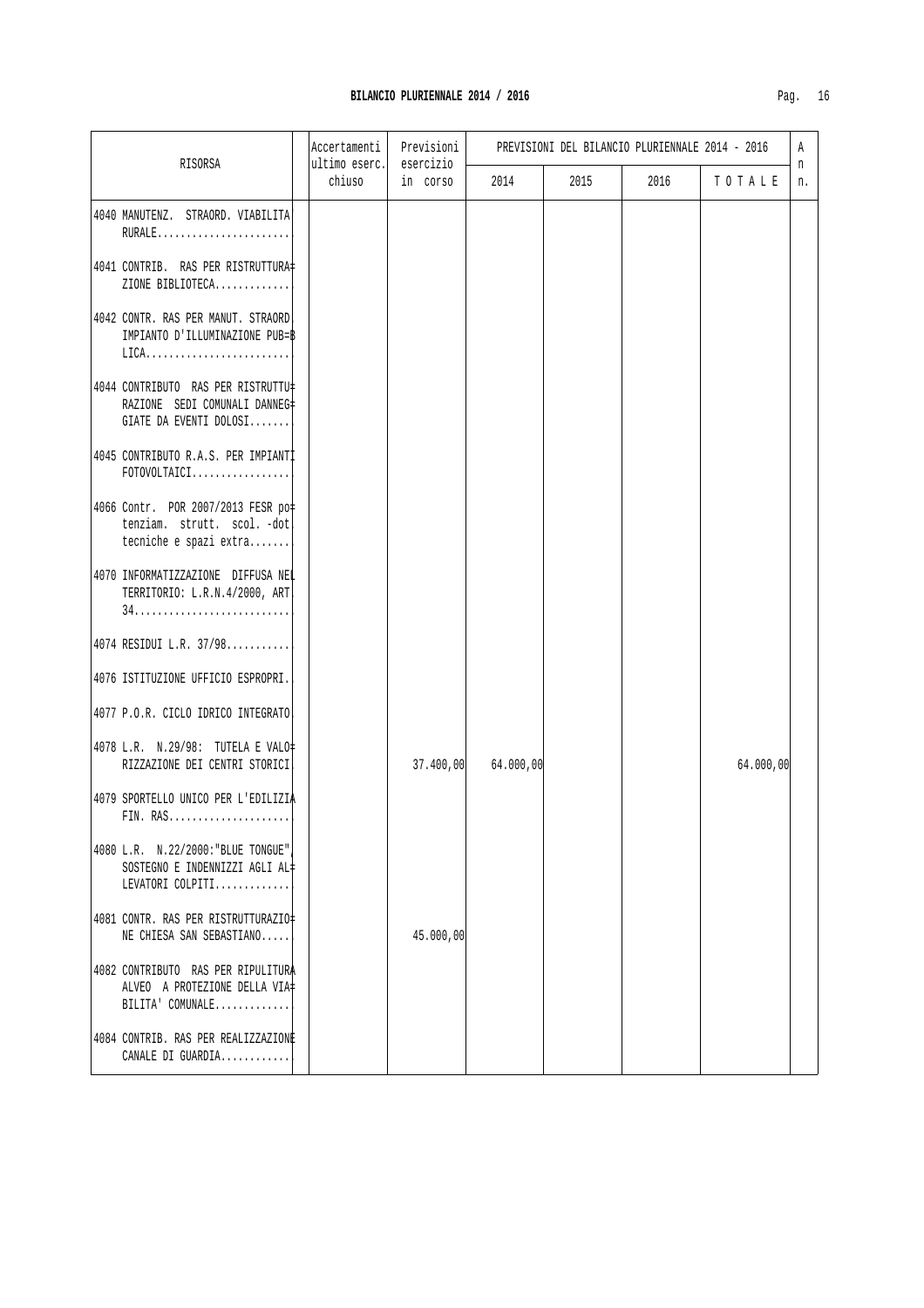|                                                                                                  | Accertamenti            | Previsioni<br>esercizio |            | PREVISIONI DEL BILANCIO PLURIENNALE 2014 - 2016 |      |            |         |  |
|--------------------------------------------------------------------------------------------------|-------------------------|-------------------------|------------|-------------------------------------------------|------|------------|---------|--|
| RISORSA                                                                                          | ultimo eserc.<br>chiuso | in corso                | 2014       | 2015                                            | 2016 | TOTALE     | n<br>n. |  |
| 4085 BANDO CIVIS - P.O.R. 2000+<br>2006 - MISURA 5.1 - RAFFORZA‡<br>MENTO DEI CENTRI MINORI      |                         |                         |            |                                                 |      |            |         |  |
| 4125 CONTRIBUTO REGIONALE CANTIERE<br>LAVORO LEGGE N. $34/87$                                    |                         |                         |            |                                                 |      |            |         |  |
| 4150 CONTRIBUTO REGIONALE CANTIERE<br>LAVORO L. R. N. 28/84                                      |                         |                         |            |                                                 |      |            |         |  |
| 4175 CONTRIBUTO REGIONALE PER SI#<br>STEMAZIONE E BONIFICA EX DI‡<br>SCARICA COMUNALE            |                         |                         |            |                                                 |      |            |         |  |
| 4200 CONTRIBUTO REGIONALE MANUTEN#<br>ZIONE LOCALI SCUOLA MATERNA                                |                         |                         |            |                                                 |      |            |         |  |
| 4220 TRASFERIMENTI REGIONALI PER<br>$INVESTIMENT1.$                                              | 11.858,88               |                         |            |                                                 |      | 113.400,00 |         |  |
| 4225 L.R. N. 25/93 FONDO PER GLI<br>INVESTIMENTI                                                 |                         |                         |            |                                                 |      |            |         |  |
| 4250 CONTRIBUTO REGIONALE PER VIA#<br>BILITA' RURAL L. R. N.44/86                                |                         |                         | 148.800,00 |                                                 |      | 148.800,00 |         |  |
| 4251 L.R. n. 1/99.CONTR.OPERE ED.<br>$C/O$ UFFICI                                                |                         |                         |            |                                                 |      |            |         |  |
| 4255 CONTR. REG.LE MANUT. STRADE<br>VICINALI                                                     |                         |                         |            |                                                 |      |            |         |  |
| 4260 CONTR. REG. RESTAURO CHIESA<br>$SAN$ $PAOLO$                                                |                         |                         |            |                                                 |      |            |         |  |
| 4270 CONTRIB. REG.LE RESTAURO DI‡<br>$\verb PINTO , \verb  , \verb  , \verb  , \verb  , \verb  $ |                         |                         |            |                                                 |      |            |         |  |
| 4271 CONTRIBUTO RAS PER RESTAURO<br>STATUE LIGNEE                                                |                         |                         |            |                                                 |      |            |         |  |
| 4275 CONTRIBUTO REGIONALE PER PRO+<br>GETTAZIONE ITINERARI TURISTICI                             |                         |                         |            |                                                 |      |            |         |  |
| 4300 CONTRIBUTO REG.LE COMPLETAMEN#<br>TO PALAZZO BOYL                                           |                         |                         |            |                                                 |      |            |         |  |
| 4325 CONTRIBUTO REGIONALE PER COM+<br>PLETAMENTO RISTRUTTURAZIONE<br>PALAZZO BOYL                |                         |                         |            |                                                 |      |            |         |  |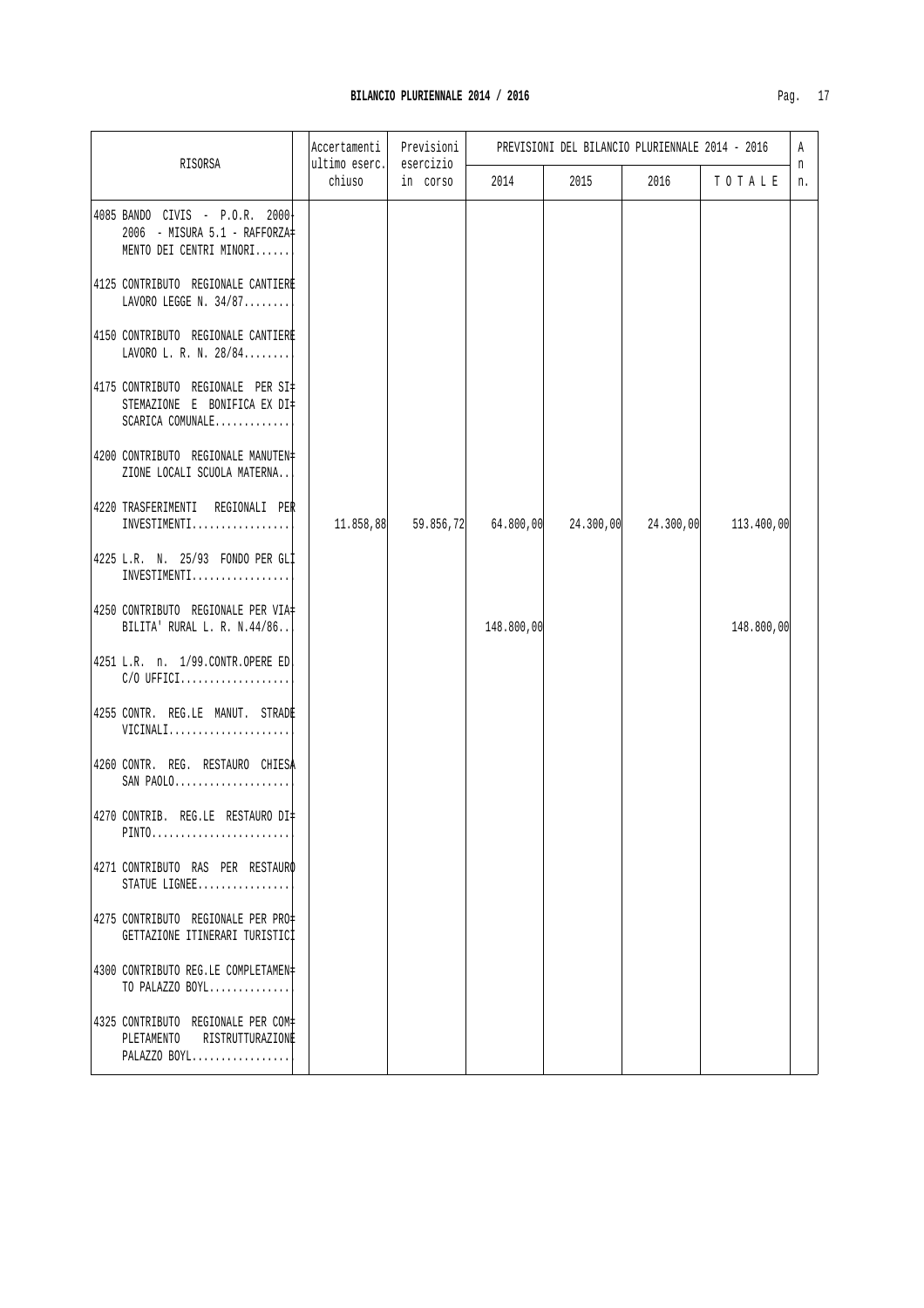|                                                                                          | Accertamenti            | Previsioni            | PREVISIONI DEL BILANCIO PLURIENNALE 2014 - 2016 |      |      | A      |         |
|------------------------------------------------------------------------------------------|-------------------------|-----------------------|-------------------------------------------------|------|------|--------|---------|
| RISORSA                                                                                  | ultimo eserc.<br>chiuso | esercizio<br>in corso | 2014                                            | 2015 | 2016 | TOTALE | n<br>n. |
| 4350 CONTRIBUTO REGIONALE PER SI#<br>STEMAZIONE PIAZZALE SAN PAOLO                       |                         |                       |                                                 |      |      |        |         |
| 4375 CONTRIBUTO REG.LE COMPLETAMEN#<br>TO PIAZZALE SAN PAOLO                             |                         |                       |                                                 |      |      |        |         |
| 4378 CONTRIB.REG.LE PIAZZALE SAN<br>$PAOLO$                                              |                         |                       |                                                 |      |      |        |         |
| 4400 CONTRIBUTO REGIONALE LEGGE N                                                        |                         |                       |                                                 |      |      |        |         |
| 4425 CONTRIBUTO REGIONALE PER AC+<br>QUISIZIONE AREE "ZONE F" L. R<br>N. 11/88           |                         |                       |                                                 |      |      |        |         |
| 4450 CONTRIBUTO REG.LE ACQUISIZIONE<br>AREE PER PARCO COMUNALE                           |                         |                       |                                                 |      |      |        |         |
| 4455 CONTRIBUTO REG.LE- P.I.P.-                                                          |                         |                       |                                                 |      |      |        |         |
| 4460 CONTRIB. REG.LE COMPLETAMENTO<br>CIMITERO                                           |                         |                       |                                                 |      |      |        |         |
| 4475 CONTRIB. REG.LE PER COSTRUZIO=<br>NE MERCATO ORTOFRUTTICOLO AL+<br>$L'$ INGROSSO    |                         |                       |                                                 |      |      |        |         |
| 4500 CONTRIBUTO REGIONALE PER RI‡<br>STRUTTURAZIONE CENTRO AGGREGA‡<br>ZIONE SOCIALE     |                         |                       |                                                 |      |      |        |         |
| 4525 CONTRIBUTO REGIONALE PER REA‡<br>LIZZAZIONE CARTOGRAFIE                             |                         |                       |                                                 |      |      |        |         |
| 4550 CONTRIB. REG.LE REALIZZAZIONE<br>LABORATORIO SCIENTIFICO NELLA<br>$SCUOLA$ $MEDIA.$ |                         |                       |                                                 |      |      |        |         |
| 4555 CONTRIB.REG.LE SUPPORTI INFOR-<br>MATICI                                            |                         |                       |                                                 |      |      |        |         |
| 4560 EDILIZIA SCOLASTICA (FONDI RAS<br>300 MILIONI) SCUOLA MEDIA (CO=<br>MUNE 100 ML)    |                         |                       |                                                 |      |      |        |         |
| 4561 CONTRIB.REG.LE EDILIZIA SCOLA-<br>STICA L.N.23/96: SCUOLA ELEMEN#                   |                         |                       |                                                 |      |      |        |         |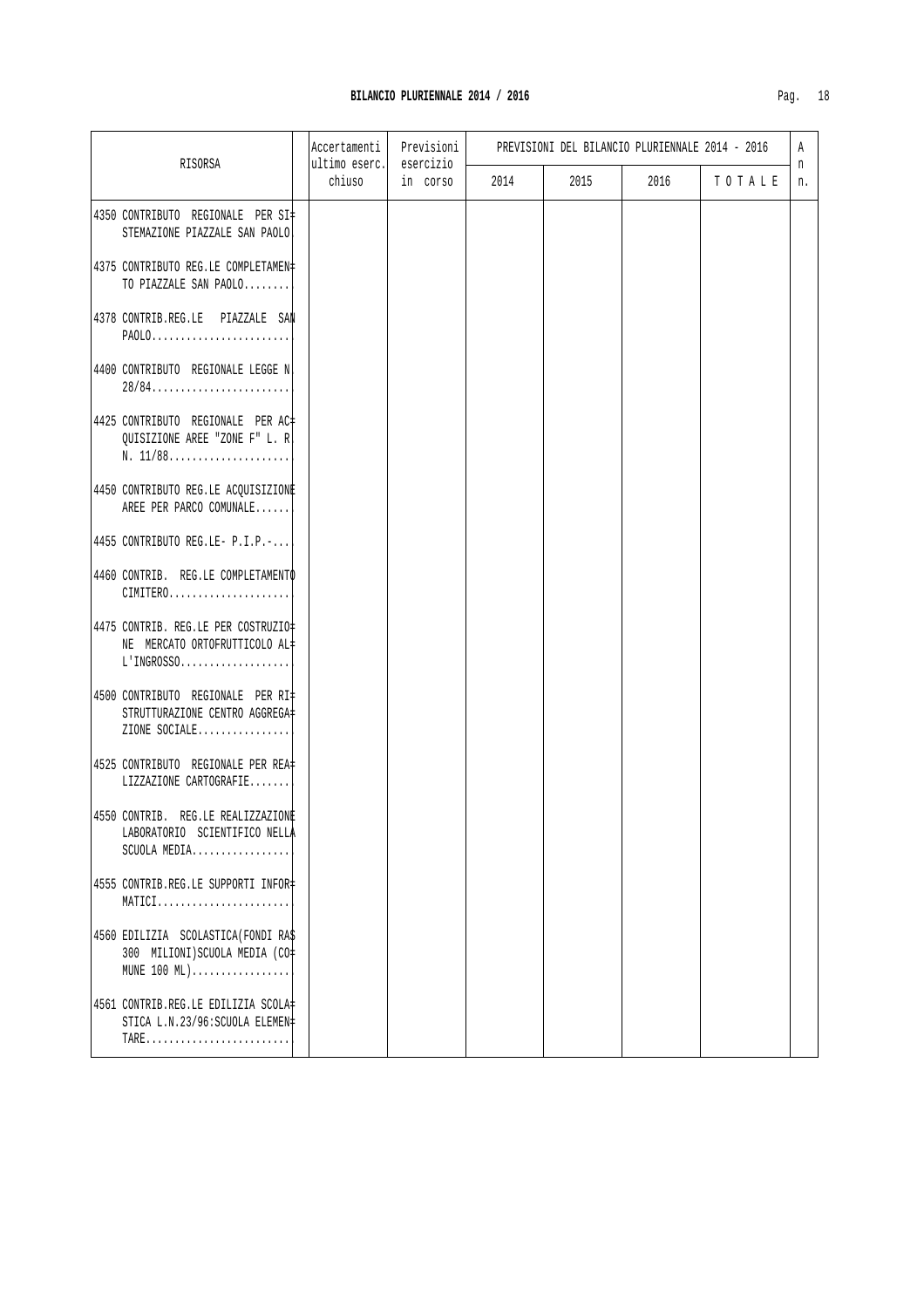| U | ١ |
|---|---|
|   |   |

|                                                                                        | Accertamenti<br>Previsioni<br>ultimo eserc.<br>esercizio<br>RISORSA |           |            | PREVISIONI DEL BILANCIO PLURIENNALE 2014 - 2016 |           |           |            |         |
|----------------------------------------------------------------------------------------|---------------------------------------------------------------------|-----------|------------|-------------------------------------------------|-----------|-----------|------------|---------|
|                                                                                        |                                                                     | chiuso    | in corso   | 2014                                            | 2015      | 2016      | TOTALE     | n<br>n. |
| 4562 CONTRIB.REG.LE PIANO INTEGRATO<br>D'AREA OR.04 SINIS-MONTIFERRU                   |                                                                     |           |            |                                                 |           |           |            |         |
| TOTALE CATEGORIA 3^                                                                    |                                                                     | 11.858,88 | 142.256,72 | 277.600,00                                      | 24.300,00 | 24.300,00 | 326.200,00 |         |
| CATEGORIA 4^<br>----------                                                             |                                                                     |           |            |                                                 |           |           |            |         |
| TRASFERIMENTI DI CAPITALE DA<br>ALTRI ENTI DEL SETTORE PUBBLI‡<br>CO.                  |                                                                     |           |            |                                                 |           |           |            |         |
| 4037 CONTRIBUTO PROVINCIALE PER RI#<br>SANAMENTO IGIENICO AMBIENTALE.                  |                                                                     |           |            |                                                 |           |           |            |         |
| 4570 CONTR. PROV. MANUTENZ. ORDINA<br>RIA CAMPO DI CALCIO                              |                                                                     |           |            |                                                 |           |           |            |         |
| 4575 CONTRIB. PROVINCIA PER SISTE#<br>MAZIONE DISCA RICA                               |                                                                     |           |            |                                                 |           |           |            |         |
| 4580 CONTRIB. PROV. MANUTEN. BENI<br>CULTURALI                                         |                                                                     |           |            |                                                 |           |           |            |         |
| 4585 REALIZZAZIONE AGRUMETO SPERI‡<br>MENTALE                                          |                                                                     |           |            |                                                 |           |           |            |         |
| 4600 CONTRIBUTO DEL COMUNE DI BAU‡<br>LADU PER LAB. SCIENTIFICO<br>SCUOLA MEDIA        |                                                                     |           |            |                                                 |           |           |            |         |
| 4625 QUOTA A CARICO DEI COMUNI DI<br>BAULADU E TRAMATZA PER COSTR<br>MERCATO ORTOFRUTT |                                                                     |           |            |                                                 |           |           |            |         |
| TOTALE CATEGORIA 4^                                                                    |                                                                     |           |            |                                                 |           |           |            |         |
| CATEGORIA 5^                                                                           |                                                                     |           |            |                                                 |           |           |            |         |
| TRASFERIMENTI DI CAPITALE DA<br>ALTRI SOGGETTI                                         |                                                                     |           |            |                                                 |           |           |            |         |
| 4036 PROVENTI OPERE DI URBANIZZA‡<br>ZIONE "DINO CROBE"                                |                                                                     |           |            |                                                 |           |           |            |         |
| 4061 PROVENTI DA ALIENAZIONI PATRI‡<br>MONIALI                                         |                                                                     |           |            |                                                 |           |           |            |         |
| 4064 CONTRIBUTO GAL                                                                    |                                                                     |           |            |                                                 |           |           |            |         |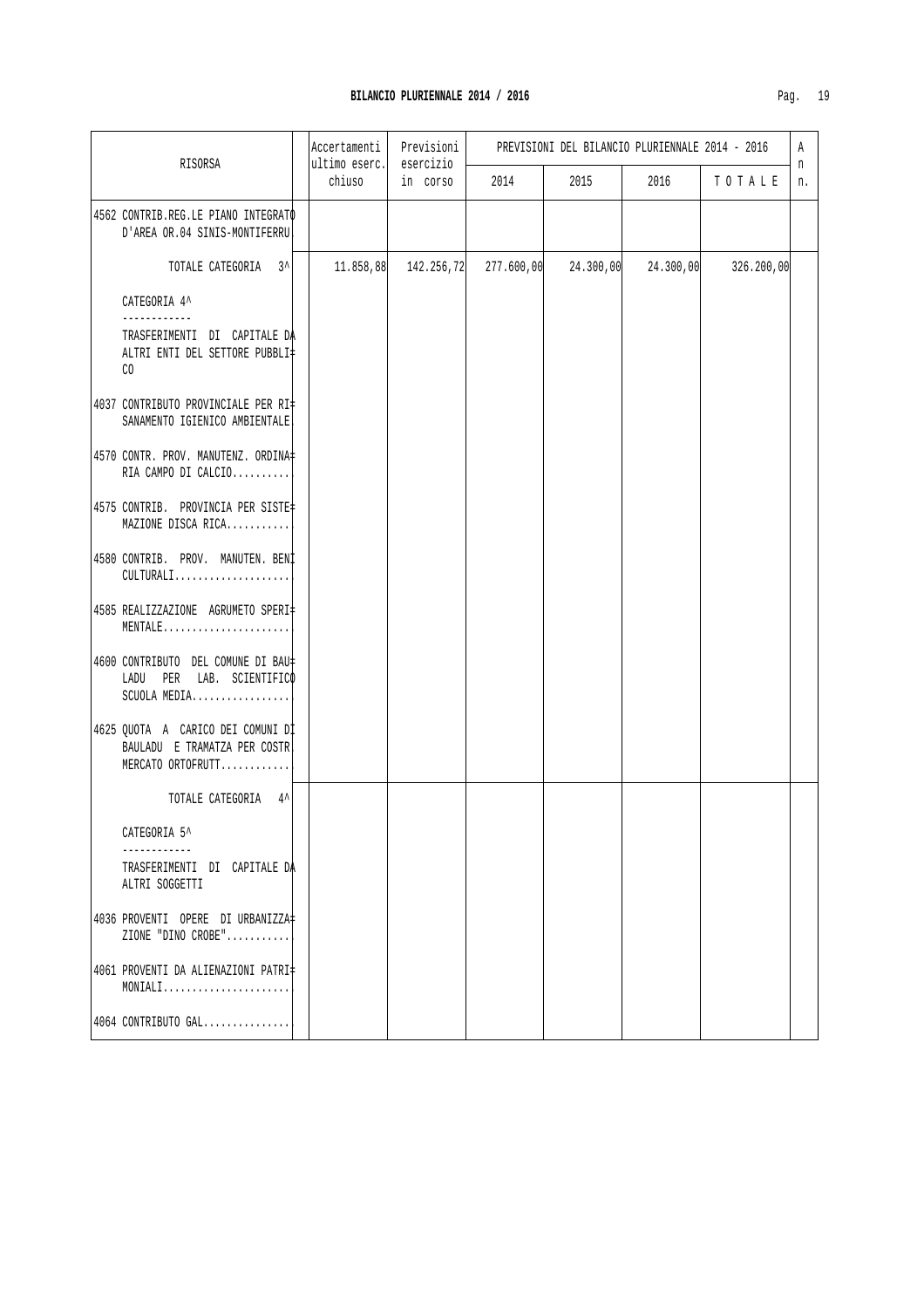|                                     | Accertamenti<br>ultimo eserc.<br>esercizio<br>RISORSA |           | Previsioni | PREVISIONI DEL BILANCIO PLURIENNALE 2014 - 2016 |           |           |            | Α<br>n |
|-------------------------------------|-------------------------------------------------------|-----------|------------|-------------------------------------------------|-----------|-----------|------------|--------|
|                                     |                                                       | chiuso    | in corso   | 2014                                            | 2015      | 2016      | TOTALE     | n.     |
| 4073 RIMBORSO POLIZZE FIDEIUSSORIE  |                                                       |           |            |                                                 |           |           |            |        |
| 4650 PROVENTI DERIVANTI DA CONCES‡  |                                                       |           |            |                                                 |           |           |            |        |
| SIONI EDILI- ZIE E SANZIONI         |                                                       | 7.133,17  | 10.000,00  | 10.000,00                                       | 10.000,00 | 10.000,00 | 30.000,00  |        |
| TOTALE CATEGORIA 5^                 |                                                       | 7.133.17  | 10.000,00  | 10.000,00                                       | 10.000,00 | 10.000,00 | 30.000,00  |        |
| CATEGORIA 6^                        |                                                       |           |            |                                                 |           |           |            |        |
| RISCOSSIONE DI CREDITI              |                                                       |           |            |                                                 |           |           |            |        |
| 4007 PROVENTI DA ALIENAZIONE DI BE‡ |                                                       |           |            |                                                 |           |           |            |        |
| NI IMMOBILI                         |                                                       |           | 14.823,39  |                                                 |           |           |            |        |
| TOTALE CATEGORIA<br>$6^{\lambda}$   |                                                       |           | 14.823,39  |                                                 |           |           |            |        |
| TOTALE DEL TITOLO IV                |                                                       | 87.417,75 | 581.224,68 | 676.100,00                                      | 62.300,00 | 62.300,00 | 800.700,00 |        |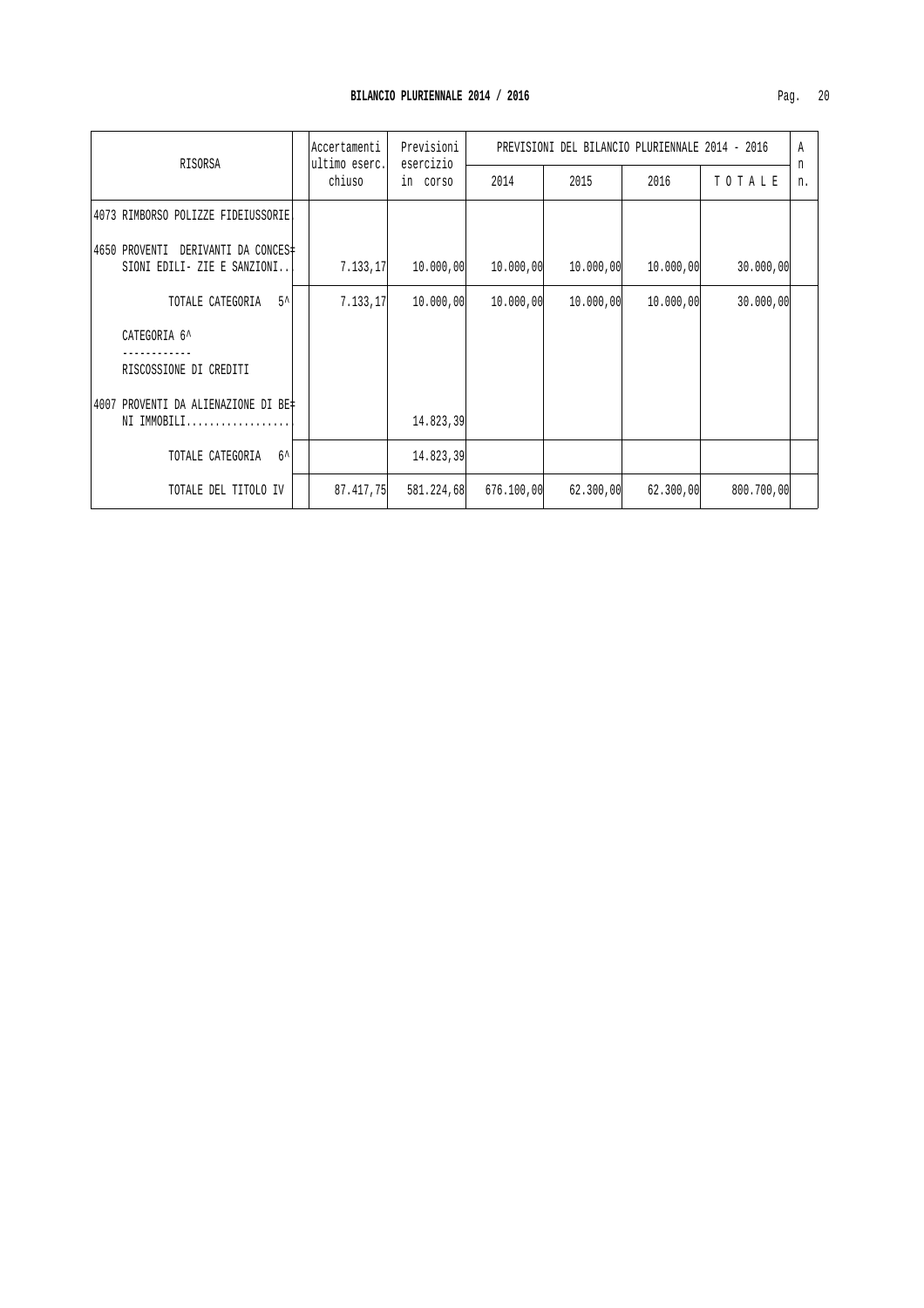| RISORSA                                                                                                                                  | Accertamenti<br>ultimo eserc. | Previsioni<br>esercizio | PREVISIONI DEL BILANCIO PLURIENNALE 2014 - 2016 |      |      |         | A<br>n |
|------------------------------------------------------------------------------------------------------------------------------------------|-------------------------------|-------------------------|-------------------------------------------------|------|------|---------|--------|
|                                                                                                                                          | chiuso                        | in corso                | 2014                                            | 2015 | 2016 | TO TALE | n.     |
| TITOLO V<br>===============                                                                                                              |                               |                         |                                                 |      |      |         |        |
| ENTRATE DERIVANTI DA ACCENSIO‡<br>NE DI PRESTITI                                                                                         |                               |                         |                                                 |      |      |         |        |
| CATEGORIA 1^<br>---------                                                                                                                |                               |                         |                                                 |      |      |         |        |
| ANTICIPAZIONI DI CASSA                                                                                                                   |                               |                         |                                                 |      |      |         |        |
| 5005 ANTICIPAZIONI DI TESORERIA                                                                                                          |                               |                         |                                                 |      |      |         |        |
| TOTALE CATEGORIA 1^                                                                                                                      |                               |                         |                                                 |      |      |         |        |
| CATEGORIA 3^<br>------------                                                                                                             |                               |                         |                                                 |      |      |         |        |
| ASSUNZIONE DI MUTUI E PRESTITI                                                                                                           |                               |                         |                                                 |      |      |         |        |
| 5025 MUTUI PER SISTEMAZIONE STRADE<br>$INTERNE$                                                                                          |                               |                         |                                                 |      |      |         |        |
| 5030 RIQUALIFICAZIONE RETE IDRICA<br>(DEVOLUZIONE C.C. 12/2003)                                                                          |                               |                         |                                                 |      |      |         |        |
| 5031 MUTUO PER RIQUALIFICAZIONE IM<br>PIANTO D'ILLUMINAZIONE (DEVO‡<br>LUZIONE C.C. $13/2003$                                            |                               |                         |                                                 |      |      |         |        |
| 5032 MUTUO PER MANUTENZIONE STRAOR#<br>DINARIA VIA CAGLIARI                                                                              |                               |                         |                                                 |      |      |         |        |
| 5033 MUTUO PER RIQUALIFICAZIONE UR‡<br>BANA                                                                                              |                               |                         |                                                 |      |      |         |        |
| 5034 MUTUI PER SISTEMAZIONE STRADE                                                                                                       |                               |                         |                                                 |      |      |         |        |
| 5035 MUTUI PER L'IMPIANTO D'ILLUMI‡<br>NAZIONE PUBBLICA                                                                                  |                               |                         |                                                 |      |      |         |        |
| 5036 MUTUO PER IMPIANTI FOTOVOLTAI<br>$CI \ldots \ldots \ldots \ldots \ldots \ldots \ldots \ldots \ldots$                                |                               |                         |                                                 |      |      |         |        |
| 5050 MUTUO PER OPERE DI URBANIZZA<br>ZIONE IN "SU LADIGHEDDU"                                                                            |                               |                         |                                                 |      |      |         |        |
| 5075 MUTUO PER COMPLETAMENTO RETE<br>IDRICA E FOGNARIA                                                                                   |                               |                         |                                                 |      |      |         |        |
| 5100 MUTUO PER ADEGUAMENTO LOCALI<br>SCUOLA MEDIA ALLE NORME ANTIN‡<br>$\texttt{CENDIO} \dots \dots \dots \dots \dots \dots \dots \dots$ |                               |                         |                                                 |      |      |         |        |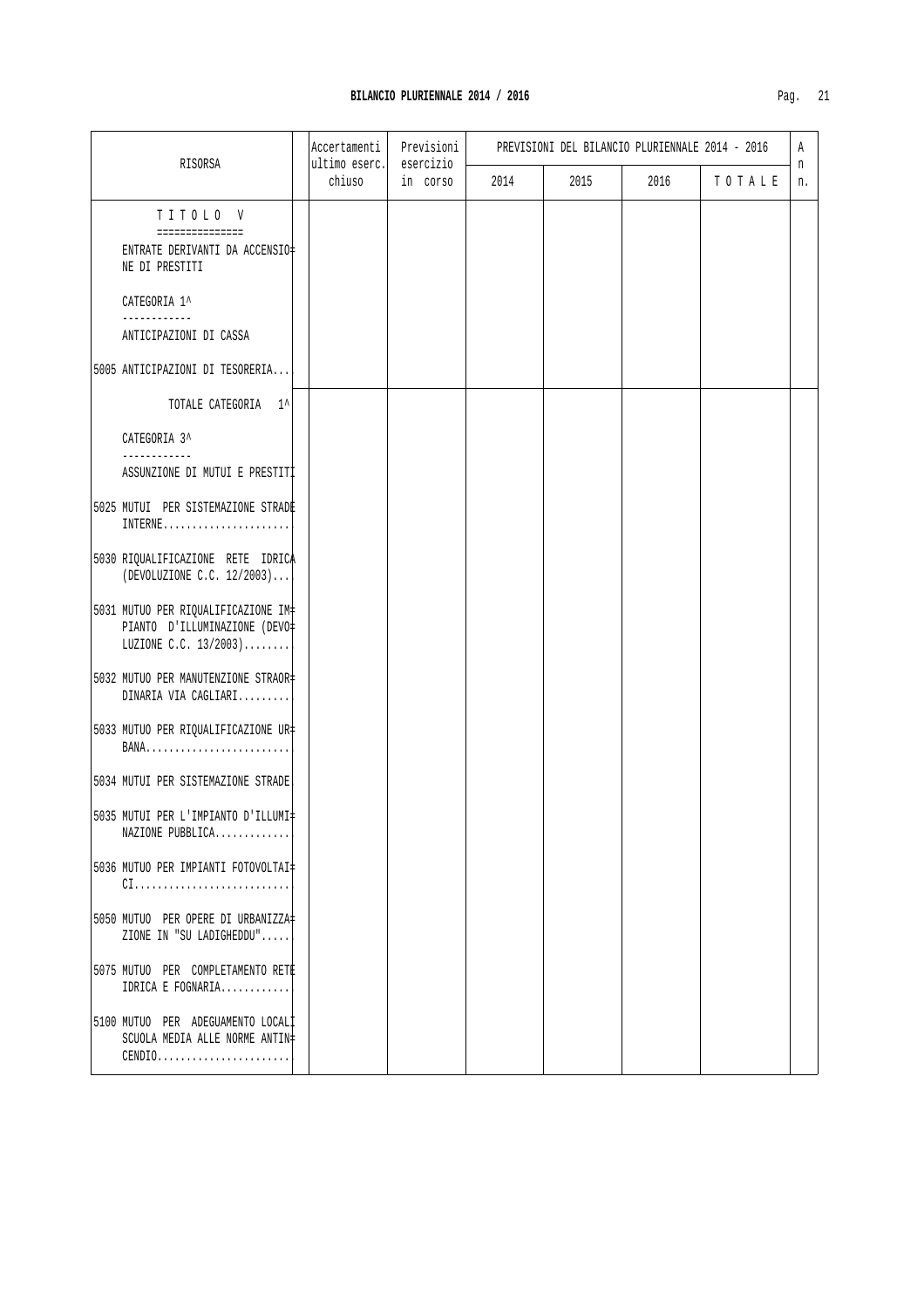|                                                                                                                                   | Accertamenti            | Previsioni<br>esercizio |      | PREVISIONI DEL BILANCIO PLURIENNALE 2014 - 2016 |      |         | A       |
|-----------------------------------------------------------------------------------------------------------------------------------|-------------------------|-------------------------|------|-------------------------------------------------|------|---------|---------|
| RISORSA                                                                                                                           | ultimo eserc.<br>chiuso | in corso                | 2014 | 2015                                            | 2016 | TO TALE | n<br>n. |
| 5125 MUTUO PER URBANIZZAZIONE LOT+<br>TIZZAZIONE LACONI                                                                           |                         |                         |      |                                                 |      |         |         |
| 5150 MUTUO PER INFITTIMENTO IMPIAN#<br>TO DI ILLU- MINAZIONE PUBBLICA<br>$(PIAZZA MARTIRI) \ldots \ldots \ldots$                  |                         |                         |      |                                                 |      |         |         |
| 5175 MUTUO PER SISTEMAZIONE SCOLO<br>ACQUE BIAN- CHE IN VIA SANT'A#<br>$GOSTINO \ldots \ldots \ldots \ldots \ldots \ldots \ldots$ |                         |                         |      |                                                 |      |         |         |
| 5200 MUTUO PER AMPLIAMENTO CIMITERO                                                                                               |                         |                         |      |                                                 |      |         |         |
| 5225 MUTUO LAVORI RACCOLTA ACQUE<br>BIANCHE IN VIA TRENTO E VIA<br>$DELEDDA. \ldots \ldots \ldots \ldots \ldots \ldots \ldots$    |                         |                         |      |                                                 |      |         |         |
| 5250 MUTUO PER SISTEMAZIONE RETE<br>ACQUE BIANCHE IN VIA SANT'AGO#<br>$STINO$                                                     |                         |                         |      |                                                 |      |         |         |
| 5275 MUTUO PER ADEGUAMENTO LOCALI<br>SCUOLE ELE- MENTARI A NOREME<br>ANTINCEDIO                                                   |                         |                         |      |                                                 |      |         |         |
| 5300 RIFACIMENTO RETE IDRICA VIA S.<br>AGOSTINO DANTE E PERNIS                                                                    |                         |                         |      |                                                 |      |         |         |
| 5325 MUTUO RIFACIM. IMP. ILL. PUB+<br>BL. VIA MORO, VERDI, S. AGO=<br>STINO, ROMA, VACCA P. MARCONI                               |                         |                         |      |                                                 |      |         |         |
| 5350 MUTUO COMPLETAMENTO PIAZZALE<br>$SAN$ $GIORGIO$                                                                              |                         |                         |      |                                                 |      |         |         |
| 5375 MUTUO PER OERIMETRAZIONE E RE‡<br>CINZIONE MURA CABONIS                                                                      |                         |                         |      |                                                 |      |         |         |
| 5400 MUTUO PER REALIZZAZIONE RETE<br>IDRICA NEL P.I.P                                                                             |                         |                         |      |                                                 |      |         |         |
| 5425 MUTUO PER COMPLETAMENTO RETE<br>IDRICA E FOGNARIA                                                                            |                         |                         |      |                                                 |      |         |         |
| 5430 MUTUO PER REALIZZAZIONE CAMPO<br>DI CALCETTO                                                                                 |                         |                         |      |                                                 |      |         |         |
| 5440 MUTUO PER MANUTENZIONE STRAOR=<br>DINARIA CAMPO DI CALCIO L. 65<br>87 ART. 1 LETT.B                                          |                         |                         |      |                                                 |      |         |         |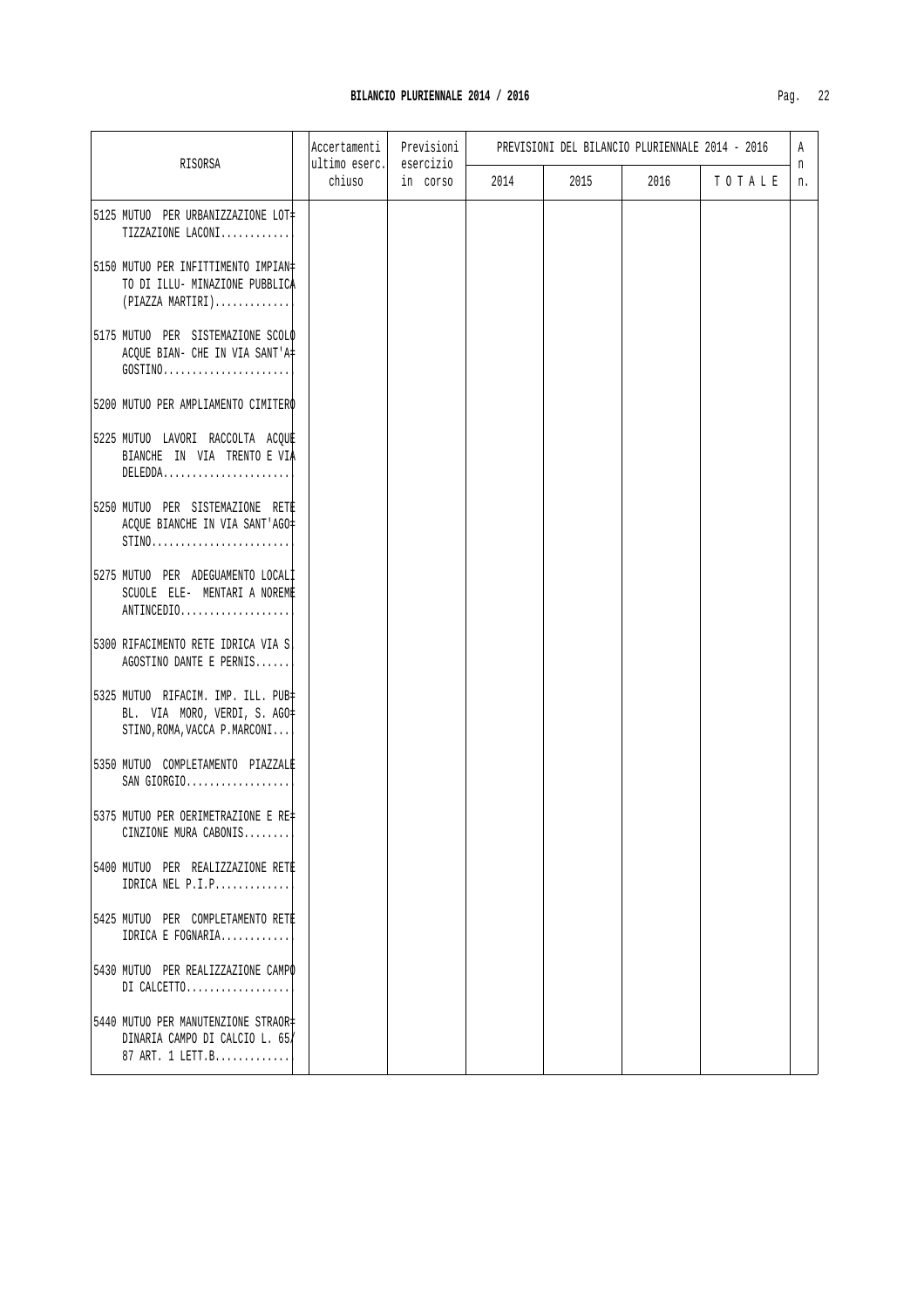| RISORSA                                                          | lAccertamenti<br>ultimo eserc. | Previsioni<br>esercizio<br>in corso | PREVISIONI DEL BILANCIO PLURIENNALE 2014 - 2016 |      |      |        | Α       |
|------------------------------------------------------------------|--------------------------------|-------------------------------------|-------------------------------------------------|------|------|--------|---------|
|                                                                  | chiuso                         |                                     | 2014                                            | 2015 | 2016 | TOTALE | n<br>n. |
| 5450 MUTUO PER MANUTENZIONE STRAOR‡<br>DINARIA IMPIANTI SPORTIVI |                                |                                     |                                                 |      |      |        |         |
| 5475 MUTUO PER COMPLETAMENTO PIAZZA<br>MARTIRI                   |                                |                                     |                                                 |      |      |        |         |
| ?^<br>TOTALE CATEGORIA                                           |                                |                                     |                                                 |      |      |        |         |
| TOTALE DEL TITOLO V                                              |                                |                                     |                                                 |      |      |        |         |